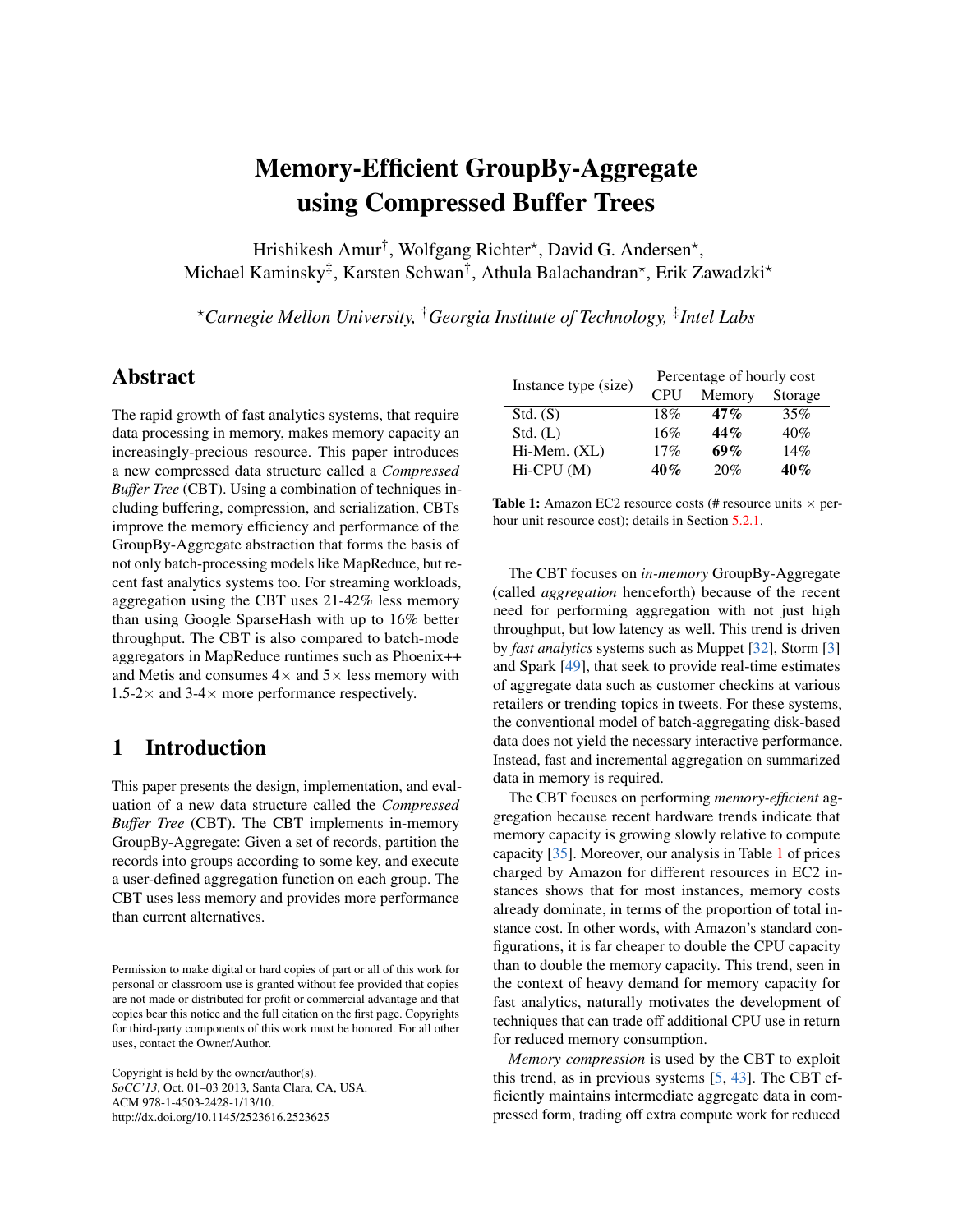memory capacity use. Direct application of memory compression to existing methods for in-memory aggregation does not work. Consider hashing, a popular technique for fast in-memory aggregation [\[12,](#page-14-2) [32\]](#page-14-0): To maintain, for example, a running count of real-time events, each new event is hashed using its unique key to a hashtable bucket and the stored counter is incremented. Compressing buckets of the hashtable in memory is ineffective; compressing individual buckets makes compression inefficient as each bucket may be small, and compressing many buckets together as a block causes frequent decompression and compression whenever a bucket in the block is accessed. Hashtables, therefore, are not ideal for aggregating compressed data.

The CBT solves this problem with the insight that accessing compressed data is similar to accessing data on disk. In both cases, (a) there is a high static cost associated with access (*i.e.*, decompression or reading from disk), and (b) an access returns more data than requested (i.e. entire compressed blocks or disk pages). The well-known External Memory model [\[6\]](#page-13-2) is developed around precisely these constraints. Techniques based on this model, exploit these constraints by organizing data on disk such that all the data in the block that is returned from an access is "useful" data. This allows the static access cost to be amortized across all the data in the block. Most importantly, techniques developed for this model are analogously applicable to compressed memory.

In particular, the CBT leverages the *buffer tree* data structure [\[7\]](#page-14-3) as the store for compressed aggregate data. The CBT intelligently organizes the aggregate data into compressed buffers in memory such that data that is compressed together also tends to be accessed together. This allows the cost of decompression and compression to be amortized across all the data in the buffer. High compression efficiency is maintained by always compressing *large* buffers. This allows aggregation to be both extremely fast and memory-efficient.

Concretely, our contributions in the paper are:

• We introduce the Compressed Buffer Tree (CBT), a data structure for stand-alone, memory-efficient aggregation written in C++; the CBT seeks to reduce memory consumption through compression. To reduce the number of compression/decompression operations (for high performance), the CBT leverages the buffer tree data structure. The novelty of this work lies in two insights: (a) the buffer tree, originally designed to minimize I/O, can also be used to reduce the number of compression/decompression operations, and (b) the buffer tree can be used to support the GroupBy-Aggregate abstraction, hitherto only implemented using sorting or hashing [\[48,](#page-15-2) [22\]](#page-14-4). This abstraction is a building block for many data-processing models.

- The CBT includes optimizations to specifically improve aggregation performance (e.g. multi-buffering, pipelined execution) and reduce memory (e.g. serialization, column-wise compression), which were not the focus of the original buffer tree work.
- For stream-based workloads prevalent in fast analytics, the CBT uses 21-42% less memory than an aggregator based on Google's sparsehash [\[21\]](#page-14-5), a memory-efficient hashtable implementation, with up to 16% higher aggregation throughput. The CBT can also be used as a batch-mode aggregator. Compared to state-of-the-art batch-mode aggregators from the Phoenix++  $[42]$  and Metis  $[37]$  MapReduce runtimes, the CBT uses  $4 \times$  and  $5 \times$  less memory, achieving  $1.5-2 \times$  and  $3-4 \times$  higher throughput, respectively. Our contribution can be viewed as either allowing existing aggregation workloads to use less memory, or accommodating larger workloads on the same hardware.

We organize the paper as follows: The rationale behind the choice of the Buffer Tree is explained in Section [2.](#page-1-0) CBT design is detailed in Section [3](#page-3-0) and implementation details and various optimizations are described in Section [4.](#page-6-0) Aggregator comparisons and an in-depth CBT factor analysis are presented in Section [5.](#page-7-0)

### <span id="page-1-0"></span>2 Aggregator Data Structures

In this section, we first introduce a well-known model for external memory; we then discuss the applicability of the model to compressed memory. After a brief survey of design alternatives, we explain why we choose the buffer tree as the basis for a memory-efficient aggregator.

### <span id="page-1-1"></span>2.1 The External Memory (EM) Model

The External Memory model [\[6\]](#page-13-2) is a popular framework for the comparison of external data structures and algorithms. It models the memory hierarchy as consisting of two levels (e.g. DRAM and disk). The CPU is connected to the first level (sized *M*) which is connected, in turn, to a large second level. Both levels are organized in blocks of size *B* and, transfers between levels happen in units of blocks. Note that the model can be used to describe various combinations of levels: hardware last-level cache (LLC)/DRAM or DRAM/hard disk etc. In this section, we will use the (capitalized) terms *Cache* and *Disk* to indicate the two levels, and the terms *Read* and *Write* to indicate the movement of a block of data from *Disk* to *Cache* and *Cache* to *Disk* respectively.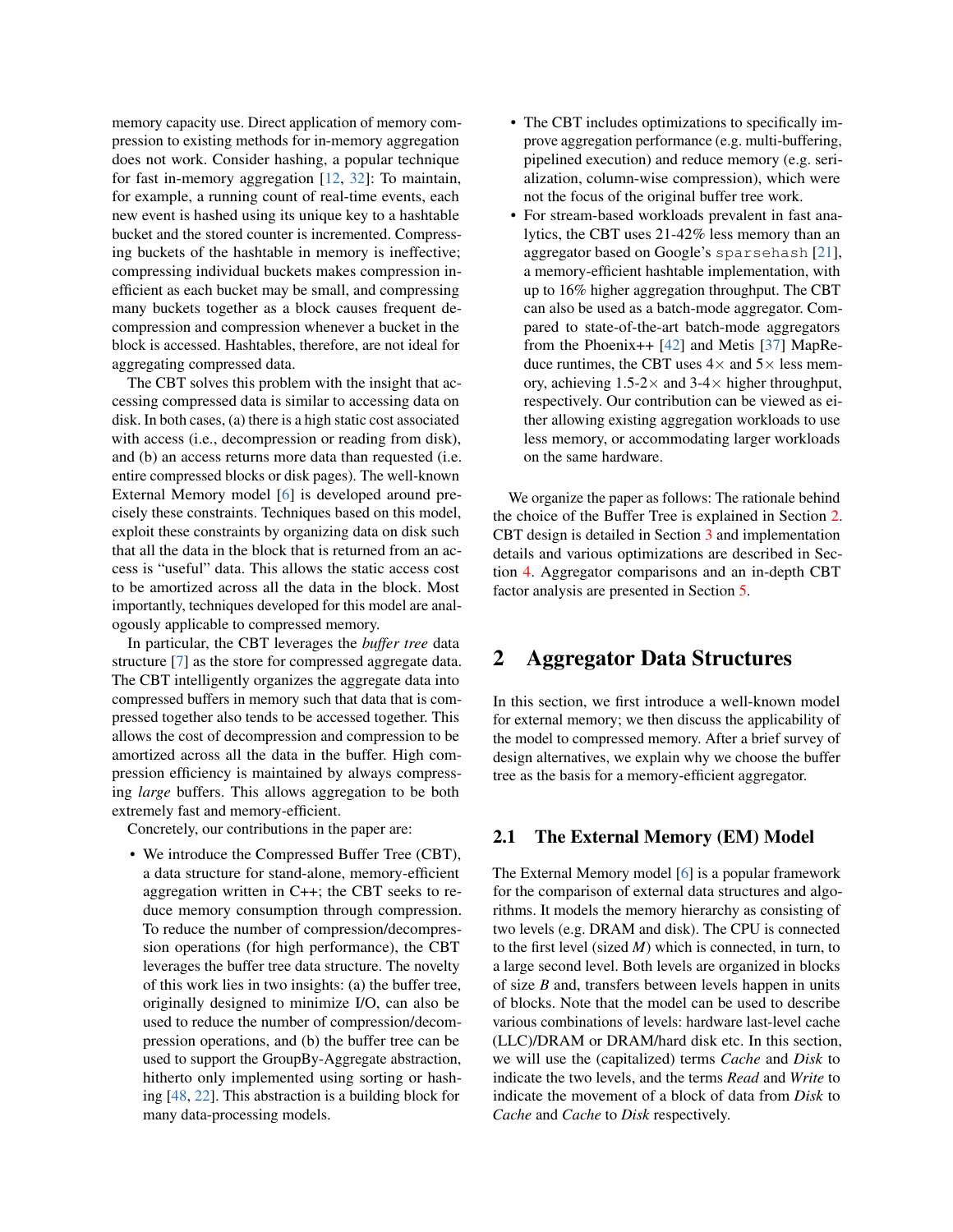<span id="page-2-0"></span>

| Term  | DRAM/           | Uncompressed/           |
|-------|-----------------|-------------------------|
|       | Hard disk       | <b>Compressed DRAM</b>  |
|       |                 |                         |
| Cache | <b>DRAM</b>     | <b>DRAM</b>             |
| Disk  | Hard drive      | <b>Compressed DRAM</b>  |
| Read  | Page read       | <b>Block</b> decompress |
| Write | Page write      | <b>Block compress</b>   |
| UQ    | Page read/write | Block<br>compress/      |
|       |                 | decompress              |

Table 2: External Memory (EM) Model analogs for compressed memory

<span id="page-2-1"></span>

Figure 1: Efficient compression requires large block sizes. Dataset used: Snapshot of Wikipedia compressed using Snappy [\[20\]](#page-14-6) and LZO [\[2\]](#page-13-3) compression libraries.

### 2.2 EM Model for Compressed Memory

Our goal is to improve the memory efficiency of GroupBy-Aggregate by maintaining aggregate data in compressed form. Data access necessitates decompression, so the organization of data plays a critical role in determining the frequency of compression, which affects overall aggregation performance. Our first contribution is to study techniques for this organization of data in the EM model. More precisely, compressed memory is modeled as *Disk* and uncompressed memory as *Cache*. Therefore, a *Read* is a decompression operation and a *Write* is a compression operation. Table [2](#page-2-0) shows the analogs for uncompressed/compressed memory compared to the conventional DRAM/disk hierarchy.

The EM model requires that data movement between *Disk* and *Cache* are in blocks of size *B*. For compressed memory, Figure [1](#page-2-1) shows that compression efficiency is high only when moderately large blocks are compressed together. This holds true for many popular compression algorithms based on Lempel-Ziv techniques [\[50,](#page-15-5) [51\]](#page-15-6), because these work by building a dictionary of frequentlyoccurring strings and encoding the strings with (the much shorter) references to the dictionary. Only large blocks allow long, repeating runs to be captured.

### <span id="page-2-4"></span>2.3 Data Structure Alternatives

Next, we discuss alternatives for a data structure for storing data on *Disk*. We consider data structures that support

<span id="page-2-2"></span>

| Data Structure                                                                                    | Reads per get                                                                                                                        | <i>I/Os per insert</i>                                                                                                                        |                                      |
|---------------------------------------------------------------------------------------------------|--------------------------------------------------------------------------------------------------------------------------------------|-----------------------------------------------------------------------------------------------------------------------------------------------|--------------------------------------|
| <b>B-Tree</b><br>Hashing [17]<br>LSM Tree $[41]$<br>COLA [8]<br>Buffer tree [7]<br>Append-to-file | $O(log_B N)$<br>O(1)<br>$O(\log N \log_R N)$<br>$O(\log^2 N)$<br>$O(\frac{1}{B}\log_{\frac{M}{B}}\frac{N}{B})^a$<br>$O(\frac{N}{R})$ | $O(log_B N)$<br>$O(\frac{1}{B}\log N)^a$<br>$O(\frac{1}{B}\log N)^a$<br>$O(\frac{1}{B}\log_{\frac{M}{B}}\frac{N}{B})^a$<br>$O(\frac{1}{R})^a$ | insert<br>ance<br>Increasir<br>perfo |
| <sup>a</sup> amortized                                                                            |                                                                                                                                      |                                                                                                                                               |                                      |

<span id="page-2-3"></span>Table 3: Comparison of I/Os performed by various data structures to insert a new key-value pair or get the value associated with a key in the External Memory model: *B* is the block size for data movement between *Disk* and *Cache* (see [§2.1\)](#page-1-1), *M* is the size of the *Cache* and *N* is the number of unique keys.

two operations: 1) insert (key, value) – insert the key, if absent, and associate the value with the key, and 2) get (key) – fetch the current value associated with the key. The performance of insert and get is measured in terms of *I/O*s required per operation. Previous work offers data structures that provide a spectrum of tradeoffs between insert and get performance under the EM model. Table [3](#page-2-2) summarizes these in increasing order of insert performance.

At one end of the spectrum are B-trees and hashing [\[17\]](#page-14-7). Both methods provide low latency gets, but modify data on *Disk* in-place. This means that each insert operation requires one *Read* and one *Write*. At the other end are unordered log-structured stores (appendto-file in Table [3\)](#page-2-2) such as the Log-Structured File System [\[44\]](#page-15-8). They are called *unordered* because they do not order keys in any way (e.g. sort) before *Writing* to *Disk*. Typically, a *B*-sized buffer in *Cache* is maintained and new key-value pairs copied into it. When full, it is *Written* to a log on *Disk*. This amortizes the cost of the *Write* across all key-value pairs in the block providing the optimal cost of  $O(\frac{1}{B})$  *Write*s per insert. However, gets need to *Read* the entire log in the worst case.

*Ordered* log-structured stores form the middle of the spectrum. These buffer multiple key-value pairs in the *Cache* and *order* them before writing to *Disk*. Ordered log-structured stores offer much higher insert performance compared to in-place update structures like B-trees, and also provide the crucial advantage that key-value pairs with the same key tend to cluster together in the data structure allowing periodic merge operations to be performed efficiently. Examples of ordered log-structured stores include Log-Structured Merge (LSM) Trees [\[41\]](#page-15-7), Cache-Oblivious Lookahead Arrays (COLA) [\[8\]](#page-14-8) and buffer trees [\[7\]](#page-14-3). Similar to unordered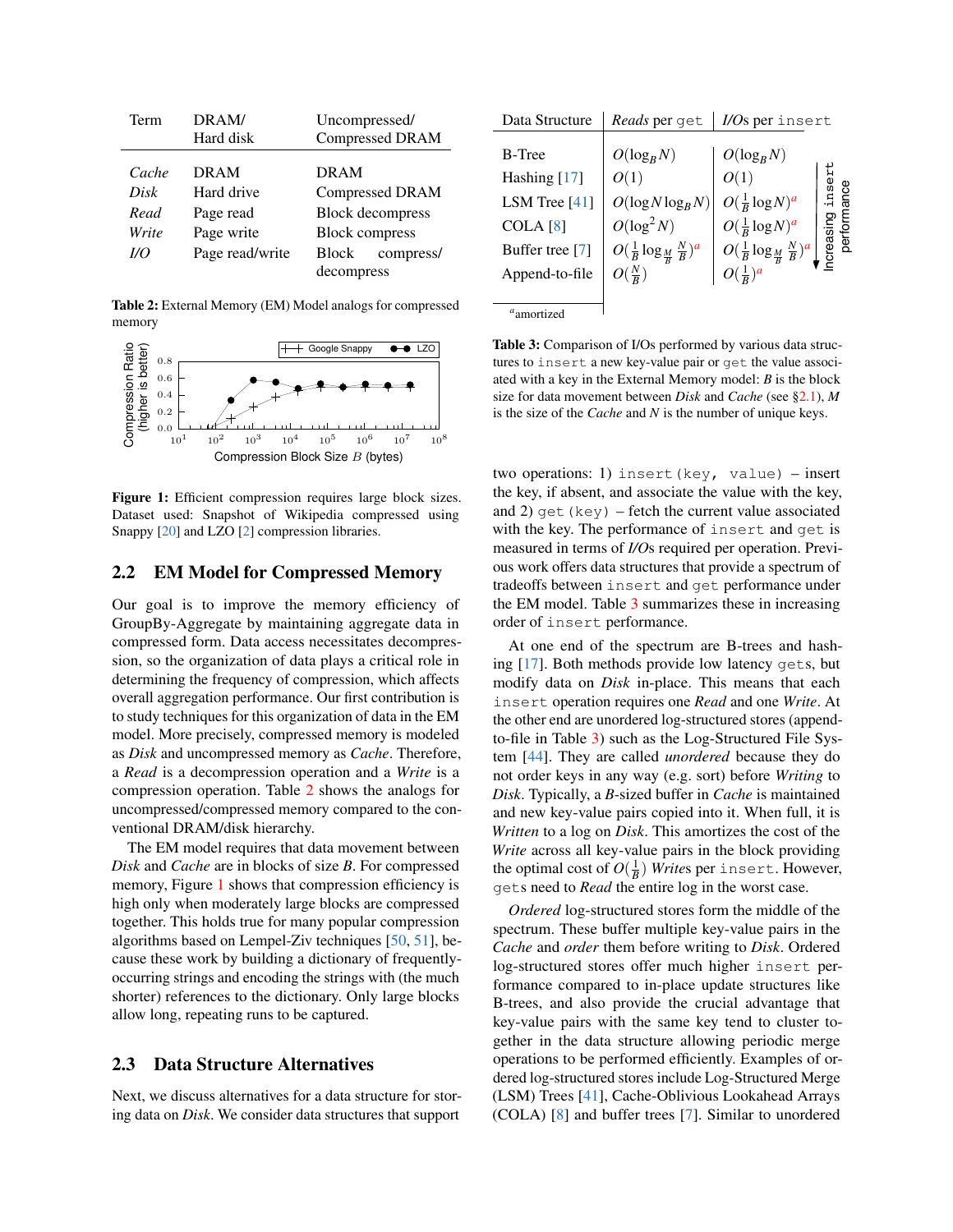stores, ordered stores amortize the cost of *Writes* across multiple key-value pair aggregations, but, unlike them, periodically merge records belonging to the same key.

LSM Trees maintain multiple B-Trees organized in levels with exponentially increasing size. When a tree at one level becomes full, it flushes to the tree at the next level. COLA are similar to LSM Trees, but use arrays instead of B-trees at each level for slightly slower reads. Both LSM Trees and COLA, with their emphasis on maintaining low latency for *Reads*, aim to serve as online data structures and are used as data stores in key-value databases [\[11\]](#page-14-9). The buffer tree has a slightly different goal. It targets applications that *do not* require low latency queries, and only provides good amortized query performance, as shown in Table [3.](#page-2-2) In return, buffer trees make better use of available *Cache* space, to improve on the insert performance of LSM Trees and COLA.

Briefly, the buffer tree maintains an  $(a, b)$ -tree with each node augmented by a nearly *Cache*-sized buffer. Inserts and queries are simply copied into the root buffer. When any node fills up, it is emptied by pushing the contents of the node down to the next level of the tree. During the emptying process, multiple inserts with the same key can be coalesced.

We leave proofs regarding the performance bounds to related work. Having outlined the tradeoffs in insert and get performance, we look at what properties are required from a data structure to support GroupBy-Aggregate efficiently.

### 2.4 GroupBy-Aggregate in the EM Model

To understand the requirements of GroupBy-Aggregate, consider implementing GroupBy-Aggregate using a hashtable on *Disk* to store aggregate data. Recall that contents of the hashtable on *Disk* can only be accessed in blocks of size *B*. To aggregate a new key-value pair  $(k, v)$ , the current value  $V_0$  associated with  $k$  (if any) must be fetched using a  $qet$ ; the value  $\nu$  is then aggregated with  $V_0$  to produce  $V_1$ , and  $(k, V_1)$  inserted. Thus, each aggregate requires a get and an insert. The problem is that if each key-value pair is much smaller than a block, the remaining data in the block that has been read is wasted. We term this type of *read-modify-update* aggregation as *eager* aggregation, since each new key-value is immediately aggregated into the current value.

An alternative is *lazy* aggregation, where up-to-date aggregates of all keys are not always maintained. Eager aggregation assumes the worst: that aggregated values for any keys may be required at any point during aggregation. In lazy aggregation, on the other hand, for a new keyvalue pair  $(k, v)$  that has to be aggregated, aggregation is simply *scheduled* by inserting the pair. Of course, this requires a lazy aggregator to be *finalized*, where all

scheduled-but-not-executed aggregations are performed, before the aggregated values can be accessed.

Lazy aggregation works well in scenarios where the accessing of aggregated values happens at well-defined intervals (e.g. MapReduce and databases where the aggregated results are only accessed at the end of the job and query respectively), or when the ratio of aggregations to accesses is high. For example, lazy aggregation works well for the following scenario: Find the top-100 retweeted tweets, updated every 30 seconds, by monitoring a stream of tweets; the incoming rate of all tweets is high, possibly millions per second, and the aggregated data which includes the top-100 tweets is only accessed once (therefore requiring a finalize) every 30 seconds.

To contrast the requirements of a lazy aggregator with an eager aggregator, it is immediately clear that, for the former, the get corresponding to accessing the current aggregated value can be avoided. Therefore, a data structure used to support a lazy aggregator only needs to support fast inserts. There is one other requirement: For fast finalization, the data structure *must* be ordered. To see why, consider the case of append-to-file from [§2.3.](#page-2-4) Append-to-file (unordered log) supports very fast inserts, but at finalization time, the inserted values for a given key can be distributed over the entire log on *Disk*. To collect these, the entire log essentially has to be sorted, which leads to poor finalization performance. Instead, an ordered data structure clusters inserted values with the same key together, allowing periodic partial aggregation. This improves finalization performance. For example, for LSM and buffer trees, buffered values in the higher levels must only be flushed down to the lowest level during finalization, which is significantly faster than sorting the entire log.

Taking these requirements into account, along with conclusions from  $\S2.3$ , it is clear that buffer trees provide the solution we seek: low-cost inserts for fast scheduling of aggregation, and ordering for efficient finalization. Using this insight, our data structure, the *Compressed Buffer Tree* (CBT), uses the buffer tree to organize aggregate data in compressed memory.

# <span id="page-3-0"></span>3 Compressed Buffer Trees

The CBT is a data structure for maintaining key-value pairs in compressed memory. It allows new key-value pairs to be inserted for aggregation; it merges inserted key-value pairs with existing key-value pairs in compressed memory while reducing the number of compression/decompression operations required. We adopt the CBT for use as a fast, memory-efficient aggregator of key-value pairs that can be used to implement a generic GroupBy-Aggregate operation. This aggregator can be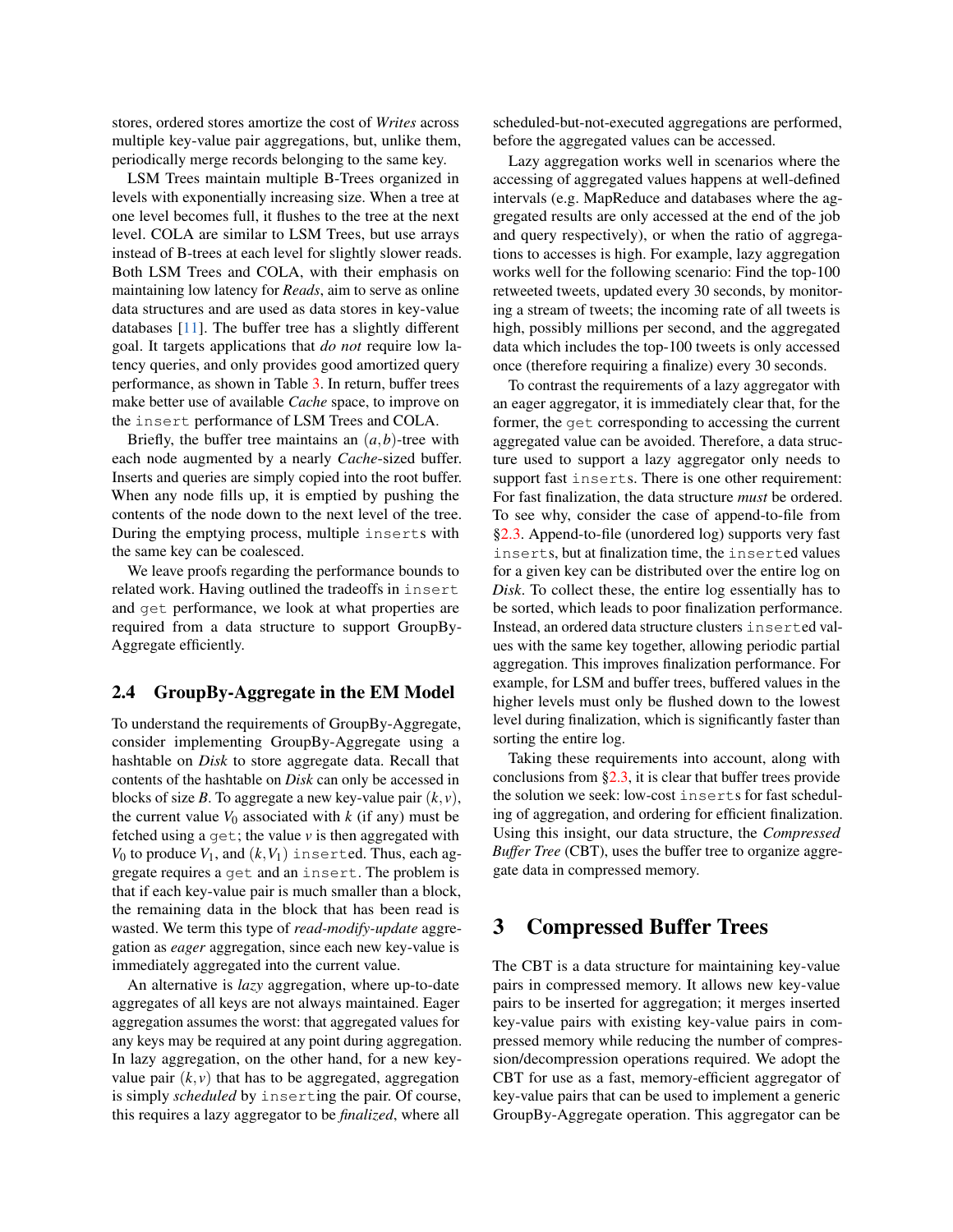used in a variety of data-processing runtimes including MapReduce and fast analytics systems.

### <span id="page-4-2"></span>3.1 Partial Aggregation Objects (PAOs)

The CBT uses a simple data structure called a Partial Aggregation Object (PAO) to represent intermediate partial results. Yu et al. [\[48\]](#page-15-2) hint at a similar abstraction, but we make it explicit to help simplify the description of CBTs.

Prior to aggregation, each new key-value pair is represented using a PAO. During aggregation, PAOs accumulate partial results. PAOs also provide sufficient description of a partial aggregation such that two PAOs  $p<sup>q</sup>$  and *p <sup>r</sup>* with the same key can be *merged* to form a new PAO, *p s* . Because different PAOs with the same key provide no guarantees on the order of aggregation, applications must have a merge function that is both commutative and associative. For example, in a word-counting application, two PAOs:  $\langle \text{arge}, 2, f : \text{count}(\cdot) \rangle$  and  $\langle \text{arge}, 5, f : \rangle$ count (), can be merged because they share the same key "arge", invoking the function associated with the PAOs count (), and resulting in  $\langle \text{arge}, 7, f : \text{count} \rangle$ . The CBT is programmed by the user by specifying the structure of the PAO (members and function).

### 3.2 The CBT API

The CBT API consists of two mutating operations: insert (PAO  $p$ ) – schedule a PAO for aggregation, and finalize() – produce final aggregate values for all keys. Aggregated PAOs can then be read using an iterator, but random key lookups are not currently supported (we briefly address this in Section [7\)](#page-13-4).

### 3.3 CBT Operation

Like the buffer tree, the CBT uses an  $(a,b)$ -tree [\[25\]](#page-14-10) with each node augmented by a large memory buffer. An  $(a, b)$ -tree has all of its leaf nodes at the same depth and all internal nodes have between *a* and *b* children, where  $2a \leq b$ . The entire CBT resides in memory. We term all nodes except the root and leaf nodes "internal nodes." The root is uncompressed, and the buffers of all other nodes are compressed.

Inserting PAOs into the CBT When a PAO is inserted into the CBT, the tuple  $\langle$ hash, size, serialized PAO) is appended to the root node's buffer; hash is a hash of the key, and size is the size of the serialized PAO. We use the hash value of the key, instead of the key itself, because string comparisons are expensive (excessively so for long keys). Handling hash collisions is explained later. PAOs have to be serialized into the root buffer because PAOs, in general, can contain

<span id="page-4-1"></span>

Figure 2: Split process for root node *A*: The root buffer is sorted and aggregated; the buffer is then split into two and each part compressed. One split is copied into a new node *C*. The new root *P* is created as the parent of *A* and *C*.

pointers, dynamic data structures such as C++ vectors etc., and because the eventual goal is to compress the buffer, the PAOs have to serialized into a contiguous chunk of memory. PAOs are copied into the root node until it becomes full. The procedure to empty a full node (Algorithm [1\)](#page-4-0) is summarized next.

#### <span id="page-4-0"></span>Algorithm 1 Emptying a node

```
# @param N: Node which must be emptied
def empty(N):
   if N is the root:
      if N is a leaf:
         # When the tree has only one node,
         # it is both the root and a leaf
         splitRoot() # see Figure 2
      else:
         spillRoot() # see Figure 3
   else:
      if N is a leaf:
         splitLeaf() # see Figure 4
      else:
         spillNode() # see Figure 5
```
Emptying the Root Node When the root becomes full, the PAOs in the root buffer are sorted by hash; a fast radix sort is used because 32-bit hashes are being sorted. After sorting, because PAOs with the same key appear consecutively in the sorted buffer, an aggregation pass is performed. This aggregates PAOs in the buffer to exactly one PAO per key. The sorted, aggregated buffer is then handled in two possible ways: if the root is also a leaf (if the tree only contains one node), then it undergoes the *split* procedure (Figure [2\)](#page-4-1), otherwise, it undergoes the *spill* procedure (Figure [3\)](#page-5-0).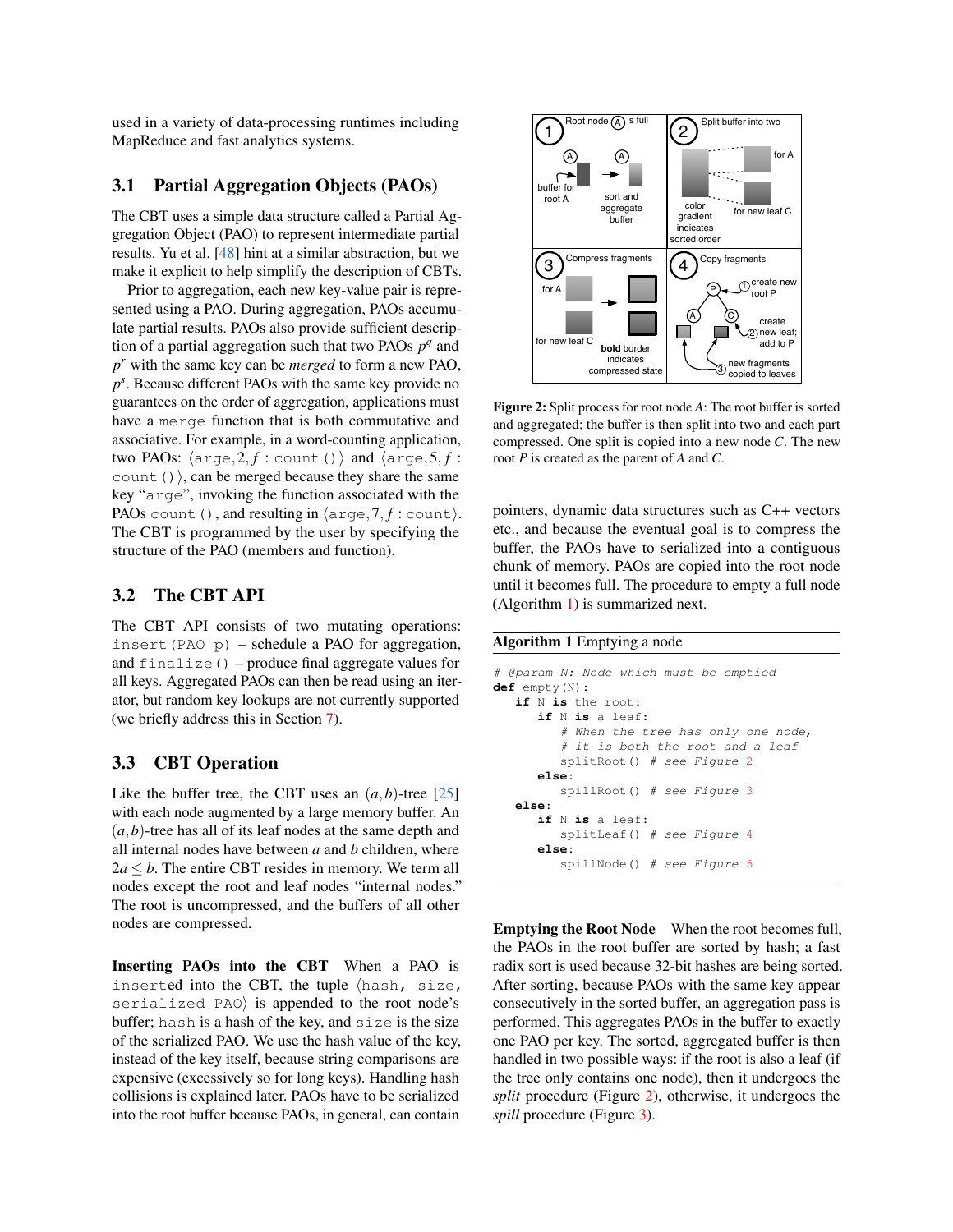<span id="page-5-0"></span>

Figure 3: Spill process for root node *A*: The root buffer is sorted and aggregated; the buffer is then split into fragments according to hash ranges of children, and each fragment is compressed and copied into the respective children node.

<span id="page-5-1"></span>

Figure 4: Split process for leaf node *A*: The compressed fragments in *A* are decompressed, merged (each is sorted), and divided into two splits. Both splits are compressed and one split copied into a new leaf node *C*.

Emptying Internal and Leaf Nodes Each root spill copies compressed buffer fragments into its children. Any node can spill until one or more of its children becomes full. A full child must first be emptied, before the parent can spill again. Internal and leaf nodes consist of compressed buffer fragments. During emptying, these

<span id="page-5-2"></span>

Figure 5: Spill process for internal node *P*: The compressed fragments in *A* are decompressed, merged (each is sorted), and split into fragments according to hash ranges of children. Each compressed fragment is copied into the respective child.

compressed fragments are first decompressed; since each decompressed fragment is already sorted, the fragments are then *merged* into a single buffer. During merging, PAOs with the same key are aggregated into a single PAO per key. If the node is a leaf, it is *split* (Figure [4\)](#page-5-1), else *spilled* (Figure [5\)](#page-5-2).

Handling hash collisions Ordering PAOs by hash values instead of the keys improves performance and reduces CPU use, but introduces the possibility of hash collisions. To aggregate a list of PAOs sorted by hash, in the event of no collisions, a single accumulator can be maintained and PAOs aggregated into it until the hash value changes. After this, the accumulator is written out to a separate aggregated list, and the process is repeated for the next set of PAOs.

When collisions occur, PAOs for colliding keys can occur in interleaved fashion. For example, the following sequence (containing hashes, sizes and PAOs) could occur:  $\{h_a, s_1, (a, 1)\}\$ ,  $\{h_b, s_2, (b, 3)\}\$ , {*ha*,*s*3,(a,2)}, {*hc*,*s*4,(c,1)}, where *a* and *b* collide, i.e.,  $h_a = h_b \neq h_c$ . Collisions are handled by maintaining accumulators for all colliding keys, and aggregating PAOs into the appropriate accumulator until the hash value changes. For the above sequence, an accumulator for *a* is first created, but since  $h(a) = h(b)$ ,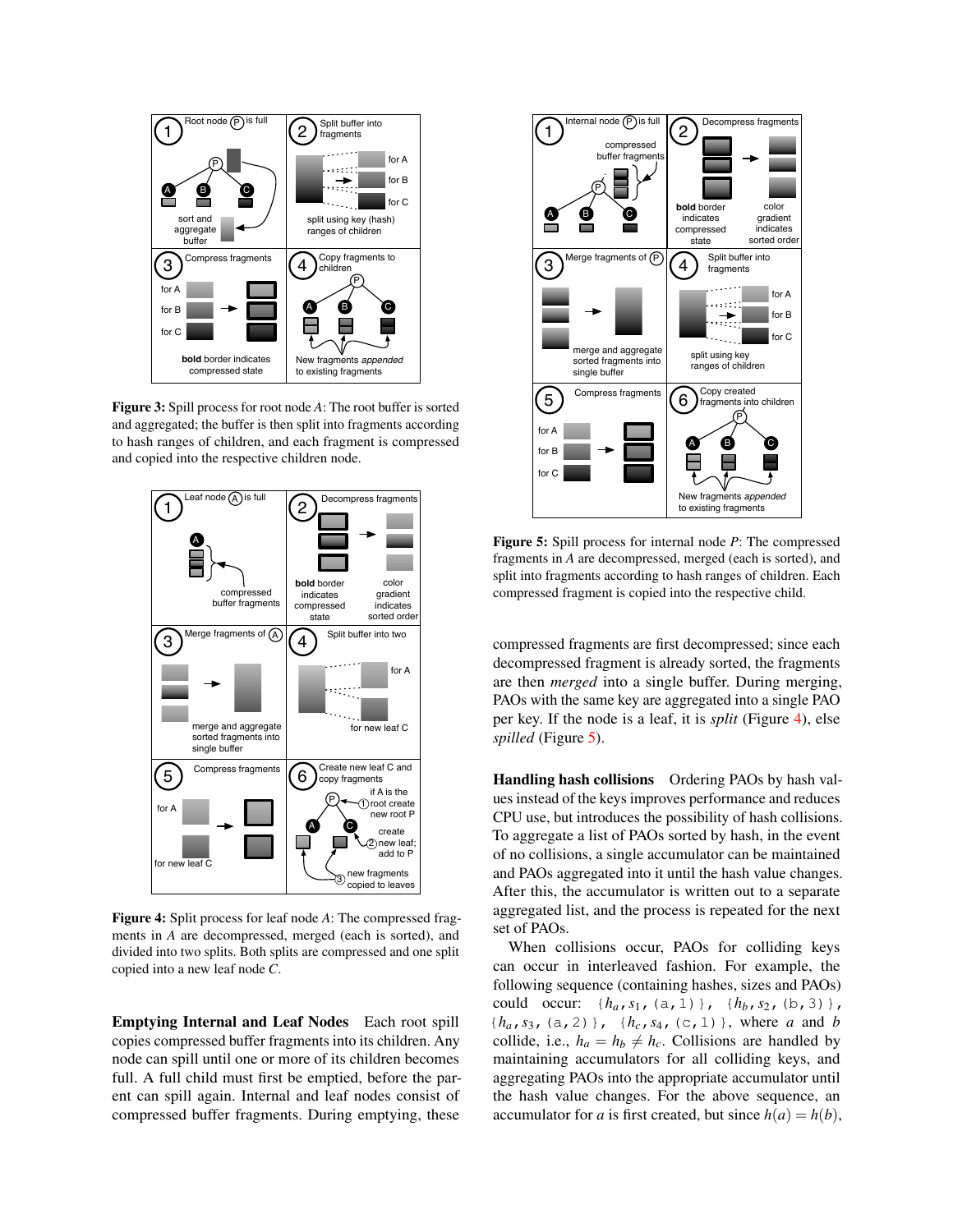but  $a \neq b$ , a second accumulator is created for *b*. These accumulators are stored in separate hash table. The second PAO for key *a* is aggregated into key *a*'s accumulator. When the PAO for key *c* is read,  $h(c) \neq h(a)$ , so both accumulators for *a* and *b* are written out to the aggregated list, and the process continues.

Implementing **finalize()** Due to buffering, CBTs can have multiple PAOs for the same key buffered at different levels in the tree. When the final aggregated value is required, the CBT is finalized by performing a breadth-first traversal of the tree (starting from the root) and emptying each node using the procedure outlined in Algorithm [1.](#page-4-0) This causes all PAOs to be pushed down to the leaf nodes in the tree. At the end of this process, any possible duplicate PAOs would have been merged.

# <span id="page-6-0"></span>4 Implementation

We implement the CBT as a stand-alone aggregator in C++, allowing it to be integrated into different parallelprocessing runtimes. The CBT can either be used as a library or as a service (uses ZeroMQ [\[4\]](#page-13-5) for cross-language RPC). In either form, it can implement per-node aggregation in a distributed runtimes for MapReduce or streamprocessing systems such as Muppet [\[32\]](#page-14-0) or Storm.

### 4.1 Performance Optimizations

Asynchronous operations Core CBT operations such as compression, sorting/merging and emptying execute asynchronously. Queues are maintained for each of these operations and nodes are moved between queues after processing. For example, when a non-root node is full, it is inserted into the decompression queue. After decompression, it is queued for merging, where its fragments are merged and aggregated. Finally, the node is queued for emptying. All movement of nodes between queues is by reference only, with no copying of buffers involved. Queues also track dependencies to avoid cases such as a parent node spilling into an emptying child node.

Scaling the number of workers Structuring CBT operations as a pipeline of queues allows minimal synchronization during parallel execution (only required when adding/removing nodes from queues). Multi-core scaling is achieved by simply adding more worker threads per queue. We use a thread-pool for worker threads as work is bursty, especially for workloads with uniformly distributed keys where entire levels of nodes in the tree become full and empty within a short interval of time.

Multiple Root Buffers PAOs are inserted into the CBT by an insertion thread. The insertion thread blocks when the root buffer becomes full and remains blocked until the buffer is emptied into the nodes in the next level. Overall performance depends significantly on minimizing the blocking time for the insertion thread. Using multiple buffers for the root allows insertion to continue while buffers are sorted and aggregated and wait to be emptied. The inserter blocks only when all buffers are full.

Scaling the number of trees Due to the bursty nature of the work, a single tree, though multi-threaded, cannot utilize all CPUs on our node. Therefore, we use multiple CBTs, using hashes of the keys to partition PAOs between trees, such that any given key can occur only in one tree. We find it sufficient to restrict all threads belonging to one instance of the CBT to run on the same processor socket.

### 4.2 Memory Optimizations

Efficiency through Serialization CBTs improve memory efficiency through compression. As discussed, being able to compress buffers requires that PAOs are serialized into the buffers. Serialization, in fact, also improves memory-efficiency by avoiding many sources of memory overhead that "live" objects require. For example, if an uncompressed in-memory hashtable is used to store the aggregators, there are many sources of overhead:

- 1. Pointers: Because an intermediate key-value pair is hashed by key, the hashtable implementation stores a pointer to the key, at a cost of 8B (64 bit).
- 2. Memory allocator: Both keys and values are allocated on the heap, incurring overhead from the user-space memory allocator because: (a) sizes are rounded up to multiples of 8B to prevent external fragmentation (e.g. jemalloc [\[16\]](#page-14-11) has size classes 8,16,32,48,...,128), (b) each allocation requires metadata; an allocator that handles small objects efficiently (e.g. jemalloc) reduces this overhead.
- 3. Hashtable implementation: unoccupied hashtable slots waste space to limit the load factor of the hashtable for performance. A memory-efficient implementation such as Sparsehash [\[21\]](#page-14-5) minimizes this overhead and has a per-entry overhead of just 2.67 bits (at the cost of slightly slower inserts).

The CBT always stores PAOs in efficient<sup>[1](#page-6-1)</sup> serialized form and avoids "live"-object overheads. "Live" PAOs also use C-style structs instead of C++ objects to

<span id="page-6-1"></span><sup>1</sup> e.g. Google Protocol Buffers (protobufs) serializes integers as *varints* which take one or more bytes allowing smaller values to use fewer bytes instead of the usual 4B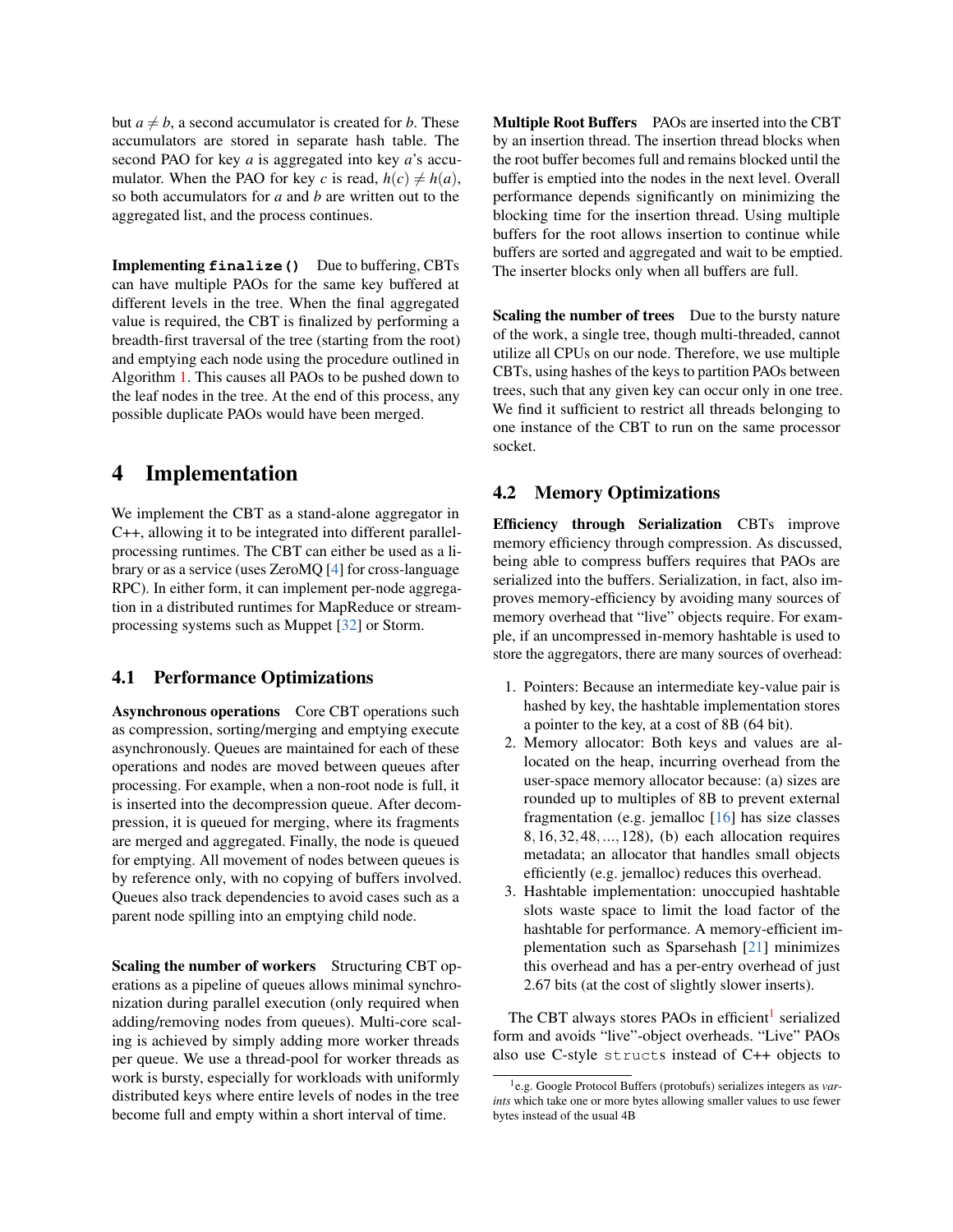avoid virtual table overheads. Compared to hashtables, allocator overhead is minimal because memory is allocated for large buffers, both compressed and uncompressed (typical buffer sizes are hundreds of MB).

Column-Specialized Compression The CBT borrows the idea of organizing data by columns from columnstore databases. This enables the use of specialized compression techniques to save memory. Recall that each buffer fragment in the CBT consists of tuples of the form  $\langle$ hash, size, serialized PAO $\rangle$ ; storing tuples column-wise results in three columns, each of which is compressed separately. For example, in each buffer fragment, the hashes are already sorted; therefore, we use Delta-encoding to compress the column of hashes. Because many of the PAOs are of similar size, we use Run-Length Encoding to compress the column of PAO sizes. For the column of actual PAOs, we use Snappy [\[20\]](#page-14-6), a general-purpose compressor, but allow the user to override this with a custom compression algorithm.

### <span id="page-7-0"></span>5 Evaluation

In this section, we evaluate the CBT as an aggregator in streaming and batch modes and compare performance with uncompressed hashtable-based aggregators. Since the CBT trades off additional CPU use for memory savings, we introduce a cost model based on Amazon EC2 resource costs to study whether the saved memory is worth the cost of increased CPU consumption. Next, we perform a factor analysis to understand how CBT parameters and workload characteristics affect performance.

Setup The experiments use a server with two Intel X5650 processors (12 2.66GHz cores or 24 threads with SMT) with 48GB of DDR3 RAM. Each processor has 32KB L1 caches, 256KB L2 caches and a 12MB L3 cache. The system runs Linux 2.6.32 with the gcc-4.4 compiler (with -O3 optimization). Each experiment is repeated 12 times and the mean of the last 10 runs is reported with error bars denoting the standard deviation. We use the jemalloc [\[16\]](#page-14-11) memory allocator; jemalloc and tcmalloc [\[19\]](#page-14-12) both have good multi-threaded performance, but the latter shows inflated memory usage as it does not return freed memory to the kernel. Unless specified, we use the CBT with compression enabled using the Snappy [\[20\]](#page-14-6) compressor; a buffer size of 30MB and a fan-out of 64 are used.

### 5.1 Applications

Recall that user-defined aggregate functions are specified using PAOs (Section [3.1\)](#page-4-2). Next, the applications used in the evaluation are described.

Wordcount In this application, we count the number of occurrences of each unique word. We use this application with a series of synthetic datasets to understand the characteristics of the different runtimes and aggregators. The synthetic datasets are characterized by the number of unique keys, a measure of how often the key appears—aggregatability (for an application, we define the *aggregatability* of the dataset as the ratio of the size of the dataset to the aggregated size of the dataset), the average length of the keys and the distribution of key lengths. These datasets use randomly-generated keys, which is the worst-case for compressibility.

N-gram Statistics An n-gram is a continuous sequence of *n* items from a sequence of text. N-gram counting is useful in applications such as machine translation [\[38\]](#page-15-9), spelling correction [\[28\]](#page-14-13) and text classification [\[10\]](#page-14-14). This application computes n-gram statistics on 30k ebooks downloaded from Project Gutenberg [\[1\]](#page-13-6) for different values of *n*. Each PAO contains a key-value pair: the n-gram and a 32-bit count. Merging PAOs simply adds the count values. The popularity of words in English follows a Zipf distribution, and this application tests the ability of aggregators to handle workloads where the aggregatability and key length is non-uniform across keys.

k-mer counting Counting k-mers, which are substrings of length *k* in DNA sequence data, is an essential component of many methods in bioinformatics, including genome assembly and for error correction of sequence reads [\[39\]](#page-15-10). In this application we count k-mers (for k=25) from Chromosomes 1 & 2 from human genomic DNA available at [ftp.ncbi.nlm.nih.gov/genomes/](ftp.ncbi.nlm.nih.gov/genomes/H_sapiens) [H\\_sapiens](ftp.ncbi.nlm.nih.gov/genomes/H_sapiens). Each PAO consists of the k-mer as the key and a 32-bit count. Merging PAOs simply adds the count values, similar to n-gram. This application tests the ability of aggregators to handle datasets with a large number of unique keys. We use k-mer counting as a representative batch aggregation application.

Nearest Neighbor In this application, we detect similar images using the perceptual hashes [\[40\]](#page-15-11) of 25 million images from the MIT Tiny Image dataset [\[47\]](#page-15-12). Perceptual hashes (PHs) of two images are close (as defined by a similarity metric like Hamming distance) if the images are perceptually similar according to the human visual response. Perceptual hashes are often used in duplicate detection.

This application consists of two MapReduce jobs: the first job clusters images that have the same PH prefix and the second job performs a brute-force nearest-neighbor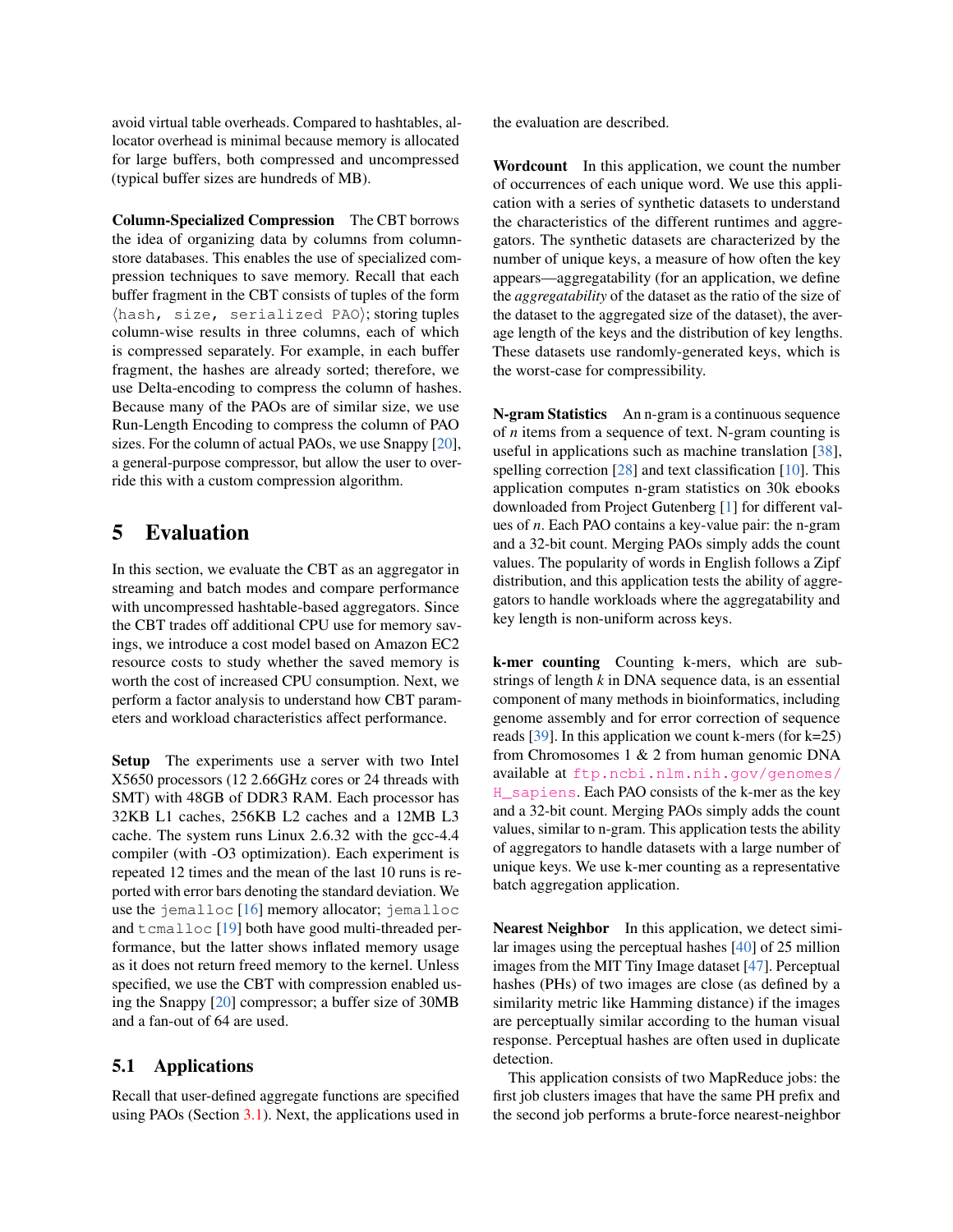search among these clusters. For the first job, a PAO consists of a PH-prefix as key and a list of (image ID, perceptual hash) tuples, which denote the images in that cluster, as value. Merging two PAOs with the same key combines their image lists. From an input image and its hash (e.g. A, 563), a PAO is created whose key is a prefix of the PH (e.g. 56) and whose value is the image's file name. Therefore, PAOs for images with the same prefix (e.g. 561, 567), which by definition are perceptually similar, can be merged by merging the file lists from the PAOs. This job has an expensive reduce function and large PAOs.<sup>[2](#page-8-0)</sup> The second job generates all possible pairs of images from each cluster; the key is the image ID and the value is a (neighbor ID, distance) tuple. These are merged by choosing neighbors with the least distance.

### 5.2 Comparison with Hashtable-based Aggregators

Workload generator To model a stream-based system, we use a multi-threaded workload generator that generates streams of application-specific PAOs that are inserted into the aggregator for grouping and aggregation. To generate the workload, the workload generator can either use an input dataset file or generate randomized data according to input parameters. We run the workload generator on the same machine as the aggregator and link the aggregator libraries into the workload generator. For all experiments, we find that using four generator threads is sufficient to saturate all aggregators.

The workload generator also periodically *finalizes* the aggregators. For hashtable-based aggregators, this has no effect since they always maintain up-to-date aggregated values for all keys. CBTs, however, can have multiple PAOs per key buffered, so finalization causes these to be merged to a single PAO per key.

Hashtable-based Aggregators For comparison with the CBT, we also implemented two stand-alone hashtable-based aggregators: 1) *SparseHash (SH)*, which permits only serial access but uses Google's sparse\_hash\_map, an extremely memory-efficient hashtable implementation, and 2) *ConcurrentHashTable (CHT)*, which allows concurrent access using the concurrent\_hash\_map from Intel's Threading Building Blocks [\[26\]](#page-14-15).

Unlike the CBT, which maintains intermediate keyvalue pairs in compact, serialized form before being

<span id="page-8-1"></span>

Figure 7: Effect of time interval between finalize operations on aggregation throughput

compressed, SH and CHT maintain each (unique) intermediate key-value pair unserialized. We consider two representations for the intermediate key-value pairs: (a) statically sized, where the intermediate key-value pair is stored in-place in a statically-sized C++ struct, and (b) dynamically sized, which uses pointers. The former approach (called SH and CHT respectively) requires the struct to be sized to the largest key-value pair, but avoids heap allocation overheads, whereas the latter approach (called SH-ptr and CHT-ptr respectively) allocates the exact amount of memory required for each intermediate key-value pair. For the CBT, we also show performance with compression disabled (BT).

A single instance of each aggregator uses a different amount of CPU. For fair comparison, we use the same amount of CPU overall by using multiple instances for the CBT and SparseHash and partitioning the PAO stream between the instances (e.g. by using a hash function on the PAO key). Therefore, we use 5 instances of the CBT and 20 instances of SparseHash.

First, we compare the aggregators with finalization performed only once at the end of the input dataset. This is equivalent to batch-mode execution. Figure [6](#page-9-1) shows these results, and we make the following observations: (a) For all applications, CBT consumes the least amount of memory; (b) the performance of BT is better than the alternatives (except for the application wordcount(uniform) which is a special case with words of exactly the same length); (c) BT always offers better throughput than CBT; (d) CBT consumes significantly less memory than BT if the dataset is compressible: the randomized text and ebook datasets are not highly compressible, but the kmer and nearest-neighbor are. Many real-world datasets, such as URLs, DNA sequences etc., are compressible; finally, (e) for the hashtable-based aggregators, no intermediate key-value pair representation (static or dynamic) consistently outperforms the other.

As the frequency of finalization increases, hashtables remain unaffected, but CBT performance decreases. Fig-

<span id="page-8-0"></span><sup>2</sup>This basic method does not find images whose hashes are close by Hamming distance but differ in higher-order bits (e.g. 463 and 563). Therefore, we repeat the process after rotating the PH values for each image (635 and 634 share the same prefix). This works because the Hamming distance is invariant under rotations.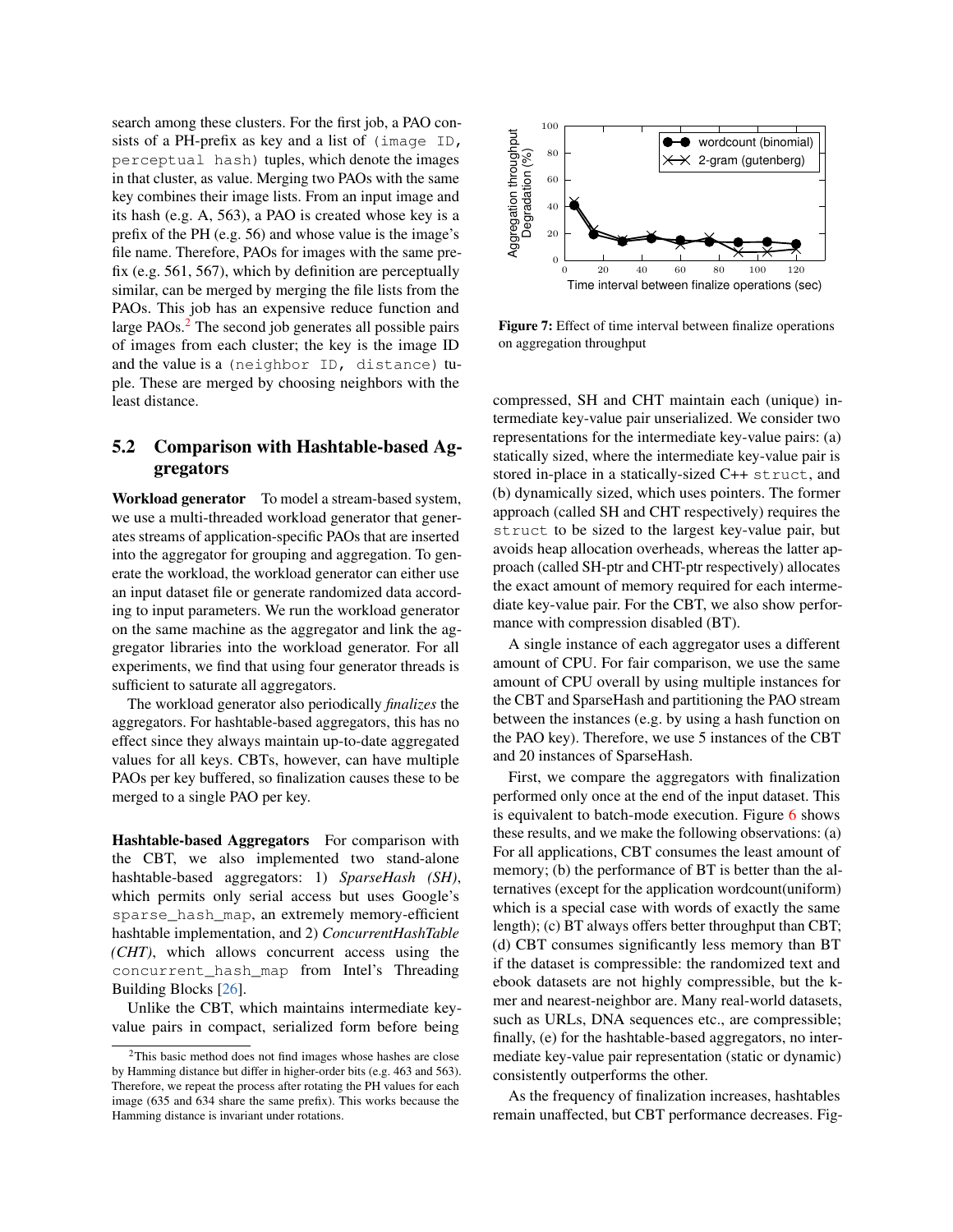<span id="page-9-1"></span>

Figure 6: Comparison of various aggregators

<span id="page-9-2"></span>

Figure 8: Comparison of CPU use by SparseHash (20 instances) and CBT (4 instances): For SparseHash, find position: find an unassigned index in a closed hashtable, map: map-side processing (tokenizing of keys etc.), resize: hashtable resizing when full, malloc: memory allocation, PAO mgmt.: creation of PAOs for insertion into hashtable, PAO merge: merging of PAOs with the same key. For CBT, each bar refers to the respective operation performed on buffer fragments in CBT nodes.

ure [7](#page-8-1) shows the effect of finalization frequency on degradation of aggregation performance for two applications: WordCount (Binomial) and 2-gram (Gutenberg). It can be seen that while frequent finalization (once every 5s) can lead to high degradation, more realistic inter-finalize intervals lead to between 10-20% of degradation in aggregation throughput.

Finally, intuitively, it seems that hashtable-based aggregators should always outperform CBTs, given that aggregation using CBTs entails compression, sorting, etc. However, especially for memory-efficient hashtables, the comparison is hard to intuit because aggregation using hashtables involves overheads not present in the CBT. Figure [8](#page-9-2) shows the breakup of CPU use for operations involved in aggregation using both hashtables and CBTs.

For clarity, we briefly explain how SparseHash works: The hashtable is implemented as an array of fixed-sized "groups". Each hashtable operation (e.g. insert, find) is

passed on to the group responsible for the index returned by the hash of the key. Each group consists of a bitmap, that stores whether a particular index in the group is assigned or not, and a vector that stores values for assigned indices only. This allows the hashtable to use less memory (2.67 bits) for each entry, wasting little memory for unassigned indices. The savings in memory result in slower inserts, as indicated by the high CPU use of find\_position. SparseHash uses quadratic probing for collision resolution; during an insert, multiple string comparisons might be performed along the probe sequence. Like other hashtables, SparseHash also requires resizing when the load factor (for a closed hashtable, the proportion of occupied indices) becomes too high. Sparsehash also incurs higher allocator overhead than regular hashtables, as unassigned indexes are not pre-allocated and have to be allocated on inserts.

#### <span id="page-9-0"></span>5.2.1 Cost model

Estimating the cost-benefit of using the CBT requires a cost model for the resources it consumes. The model must account for the total cost of operation including purchase and energy costs. Instead of synthesizing a model from component costs, inspired by an idea in a blog post [\[36\]](#page-15-13), we analyze the publicly available pricing of different Amazon EC2 instances, which have varying amounts of CPU, memory and disk resources, to estimate the unit cost of each kind of resource as priced by Amazon as alluded to in Section [1.](#page-0-1) We describe the derivation next.

Let *A* be an  $m \times 3$  matrix with each row containing the number of units of CPU, memory and storage available in a type of instance. There is one row for each of the *m* different types of EC2 instances (e.g. Standard Small, Hi-memory Large etc.). Let *b* be an  $m \times 1$ matrix representing the hourly rates of each kind of instance, and let  $x = [c, m, d]$  be the per-unit-resource rates for CPU, memory and disk respectively. Solving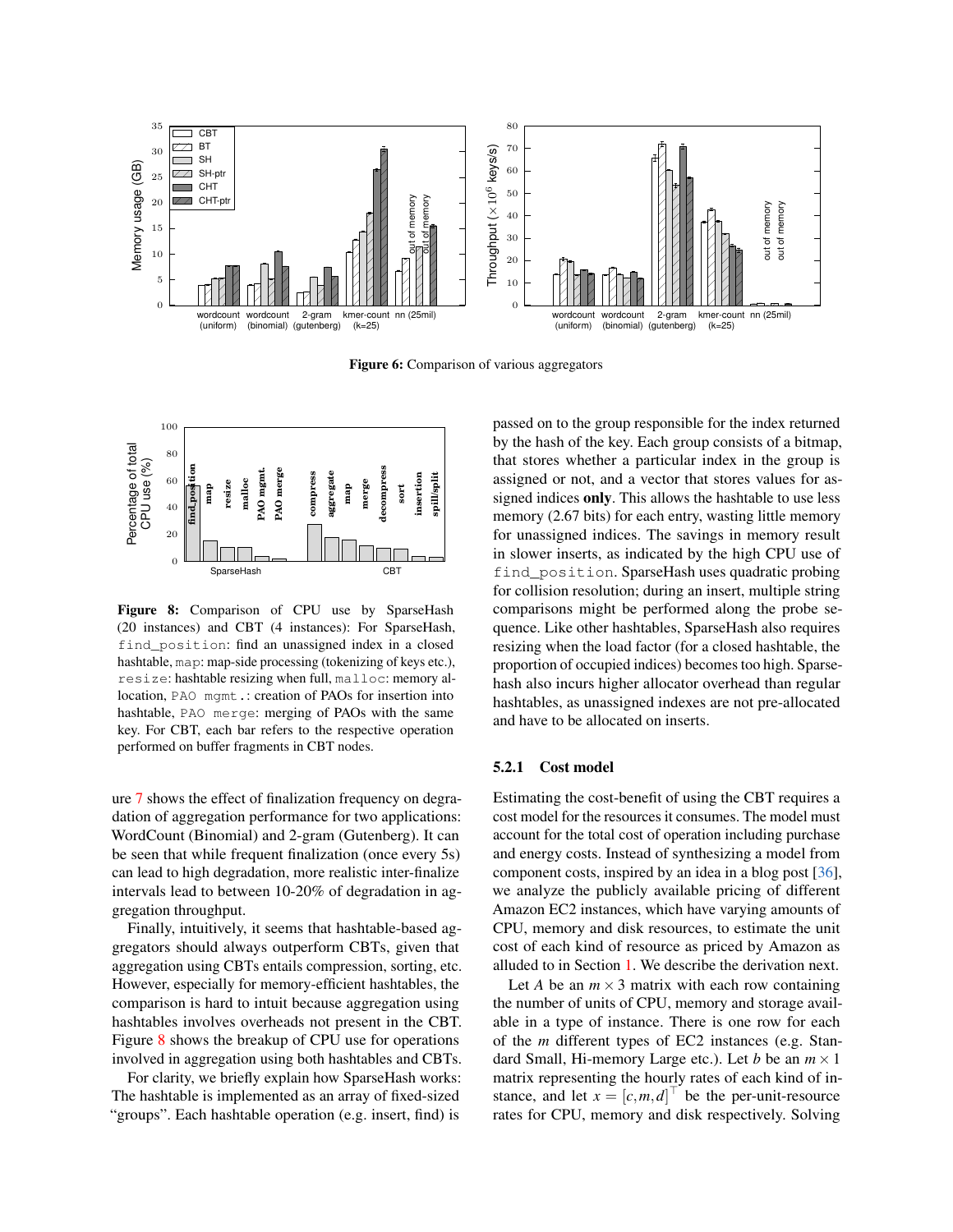<span id="page-10-0"></span>

|                      |           | Total cost $(\phi)$ |           |                          |        |            |         |         |
|----------------------|-----------|---------------------|-----------|--------------------------|--------|------------|---------|---------|
| Application          | (x, y)    | <b>CBT</b>          | <b>BT</b> | SН                       | SH-ptr | <b>CHT</b> | CHT-ptr | Savings |
| wordcount (uniform)  | 100, 10   | 0.43                | 0.28      | 0.31                     | 0.43   | 0.50       | 0.57    | $9.6\%$ |
| wordcount (binomial) | 100, 10   | 0.41                | 0.31      | 0.51                     | 0.46   | 0.64       | 0.65    | 32.6%   |
| 2-gram (gutenberg)   | 105, 80.5 | 0.53                | 0.43      | 0.70                     | 0.67   | 0.86       | 0.92    | 35.8%   |
| k-mer (genomic)      | 394, 6.1  | 0.53                | 0.56      | 0.68                     | 0.94   | 1.50       | 1.84    | 22%     |
| nn(25mil)            | 116, 5.3  | 0.15                | 0.18      | $\overline{\phantom{a}}$ | 0.25   | ۰          | 0.33    | 40%     |

Table 4: Dataset Parameters and Costs using Amazon EC2 cost model: *x* represents the number of unique keys in the dataset (in millions) and *y* represents the average number of occurrences. The cost benefit obtained by using the better of CBT/BT (bold) over the best option among alternatives (underlined).

<span id="page-10-1"></span>

Figure 9: Comparison of CBT with aggregators in Metis and Phoenix++: All systems sort final results by count and display the top 5 words. The synthetic datasets consist of an increasing number of unique keys, with average key length 16B, and each key repeating 1000 times.

for *x* in  $A.x = b$  using a least squares solution that minimizes  $||b - A.x||^2$  yields the per-unit-resource costs. Using prices from April 2012, this yields hourly costs of 1.51¢ per ECU (Elastic Compute Unit), 1.93¢ per GB of RAM and  $0.018\phi$  per GB of storage. Table [4](#page-10-0) shows the corresponding costs predicted by our model along with the benefits of using the CBT over its alternatives.

#### Batch-mode comparison with MapReduce Aggrega-

tors The CBT can also be used as a batch-mode aggregator. For comparison, we replace the default aggregator in the Metis [\[37\]](#page-15-4) MapReduce framework, which uses a hash table with a B+ Tree in each entry to store intermediate data, with the CBT. We use a set of synthetic datasets with an increasing number of unique keys to compare the growth in memory of the independent aggregator pipeline with the partitioned aggregator pipeline.

The number of mappers (and aggregators) for (default) Metis and Phoenix++ is set to 24, which is equal to the number of logical cores on our system. Metis and Phoenix++ performance scales linearly up to 24 logical cores, and both systems are able to utilize all available cores. For Metis-CBT, we use only 5 instances of the CBT, with each instance configured with 16 worker threads, as this is able to saturate all cores on the system. Figure [9](#page-10-1) shows that Metis with CBT outperforms Metis and Phoenix++, while requiring up to  $5\times$  and  $4\times$  less memory. Recall that simply compressing the hashtables used in Metis or Phoenix++ will not yield the same benefits, since each hashtable entry is typically too small to yield significant memory savings.

### 5.3 CBT Factor Analysis

In this section, we use microbenchmarks to evaluate the performance of the CBT for varying workload characteristics and the effect of different CBT parameters. We first evaluate the impact of CBT design features and configuration parameters on aggregation performance and memory consumption. Finally, we evaluate the effects of workload characteristics.

#### 5.3.1 Design features

We analyze the performance of the CBT by considering its features in isolation. For each feature, we show its incremental impact on aggregation throughput and memory consumption in Figure [10.](#page-11-0) Gains/losses are relative to previous version and not to the baseline. For reference, the memory use and throughput of the SparseHash-dynamic (SH-ptr) aggregator is also shown. A synthetic dataset with 100 million unique keys, each repeating 10 times, with binomially ( $p = 0.15$ ) distributed key-lengths between 6 and 60B, is used.

The baseline CBT consists of a single instance of the CBT. It has 4 worker threads: one each for compression, sorting, aggregation and emptying. The basic CBT consumes about 50% less memory compared to SH-ptr. It avoids overheads associated with allocating small objects on the heap (by always allocating large buffers) and avoids storing pointers for each PAO (by serializing the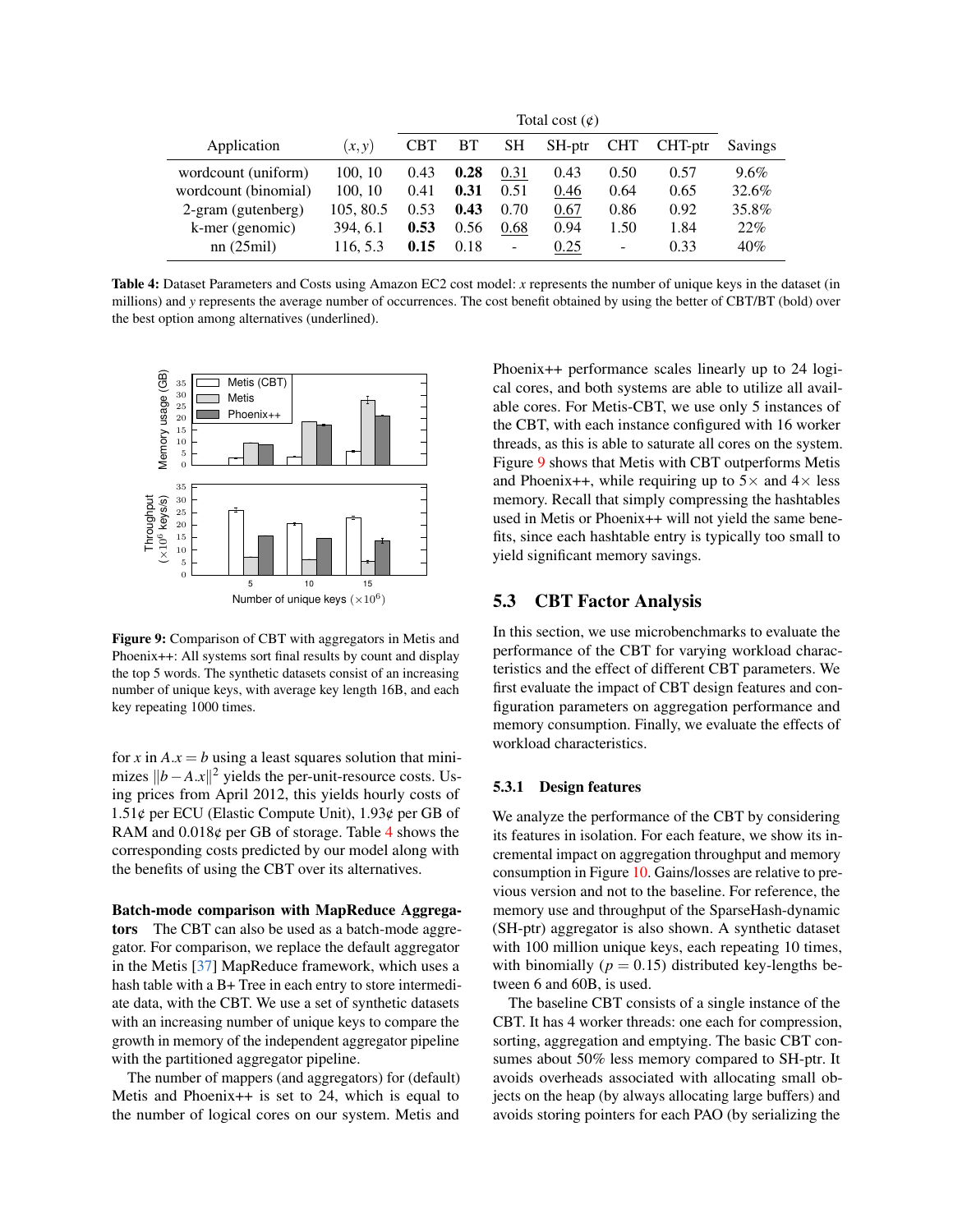<span id="page-11-0"></span>

Figure 10: Effects of CBT Optimizations

<span id="page-11-1"></span>

Figure 11: Effects of tree fan-out and buffer size

PAO into the buffer) in addition to compression. Aggregation throughput of the baseline CBT is about 87% less than that of SH-ptr.

By increasing the number of worker threads to 16, CBT parallelism increases (overall CPU use increases  $2.6\times$ ) and improves throughput by  $1.5 \times$ . Due to the burstiness of the work generated by the CBT, adding more CBT instances allows full use of the multi-core platform. CPU use increases  $3.5 \times$ , boosting aggregation throughput by  $3.6\times$ . Per-instance static overhead increases the memory use by 1.3 $\times$ . Using multiple root buffers ( $n = 4$  in this case) allows insertion to continue even when the root is being emptied. "MultiRoot" increases throughput by nearly 21% at the cost of 11% additional memory (increasing the number of buffers beyond 4 did not increase performance enough to justify the increase in memory use). Finally, specialized compression for each column, "SpecComp", which uses delta encoding for the hashescolumn, run-length encoding for the sizes-column and Snappy for the PAOs, improves the effectiveness of compression, reducing memory use by a further 8%.

Next we consider how the performance and memory consumption of the CBT depend on system parameters such as the node buffer size and the tree fan-out.

#### 5.3.2 CBT Parameters

Variation with buffer size and fan-out of CBT Although the CBT avoids many overheads associated with hashtable-based aggregation, it incurs memory overhead

<span id="page-11-2"></span>

Figure 12: Scaling aggregation throughput

when serialized PAOs with the same key occur at multiple levels of the tree as a result of lazy aggregation.

This overhead depends on certain CBT parameters: we provide intuition for the dependence of both memory consumption and aggregation performance on these parameters. Figure [11](#page-11-1) shows heat-maps for memory use and aggregation throughput for variations in buffer size and fan-out of the tree. Darker colors imply lower memory overheads and higher aggregation performance respectively and vice versa. In general, increasing buffer size increases aggregation performance, but also increases memory overhead. The reason for this is that larger buffers allow less frequent spilling (improving performance), but provide a greater opportunity for keys to repeat (increasing memory overhead).

The trend with fan-out is similar: increasing fan-outs decrease (colors lighten) memory overhead as well as aggregation throughput. This is because an increase in fan-out results in a decrease in the height of the tree. Shallower trees provide less opportunity for keys to repeat at different levels of the tree (decreasing memory overhead), but also lead to more frequent spilling (decreasing performance).

Therefore, adjusting the buffer size and fan out when configuring the CBT allows the user to trade off throughput for memory efficiency, or vice versa, as desired.

**Scalability** Figure [12](#page-11-2) shows how the memory use and throughput of the CBT scales with an increasing number of worker threads (left), and by partitioning keys across an increasing number of trees (right). In the rightmost graph, each tree uses 16 worker threads. The striking throughput improvement from using multiple trees arises because they help smooth out the otherwise extremelybursty workload imposed upon the CBT; without additional trees, the CBT alternates between periods of idle and periods of maximum CPU use. With the additional trees, the cores are occupied nearly full-time. Partitioning keys across more trees adds additional root buffers, increasing memory use modestly.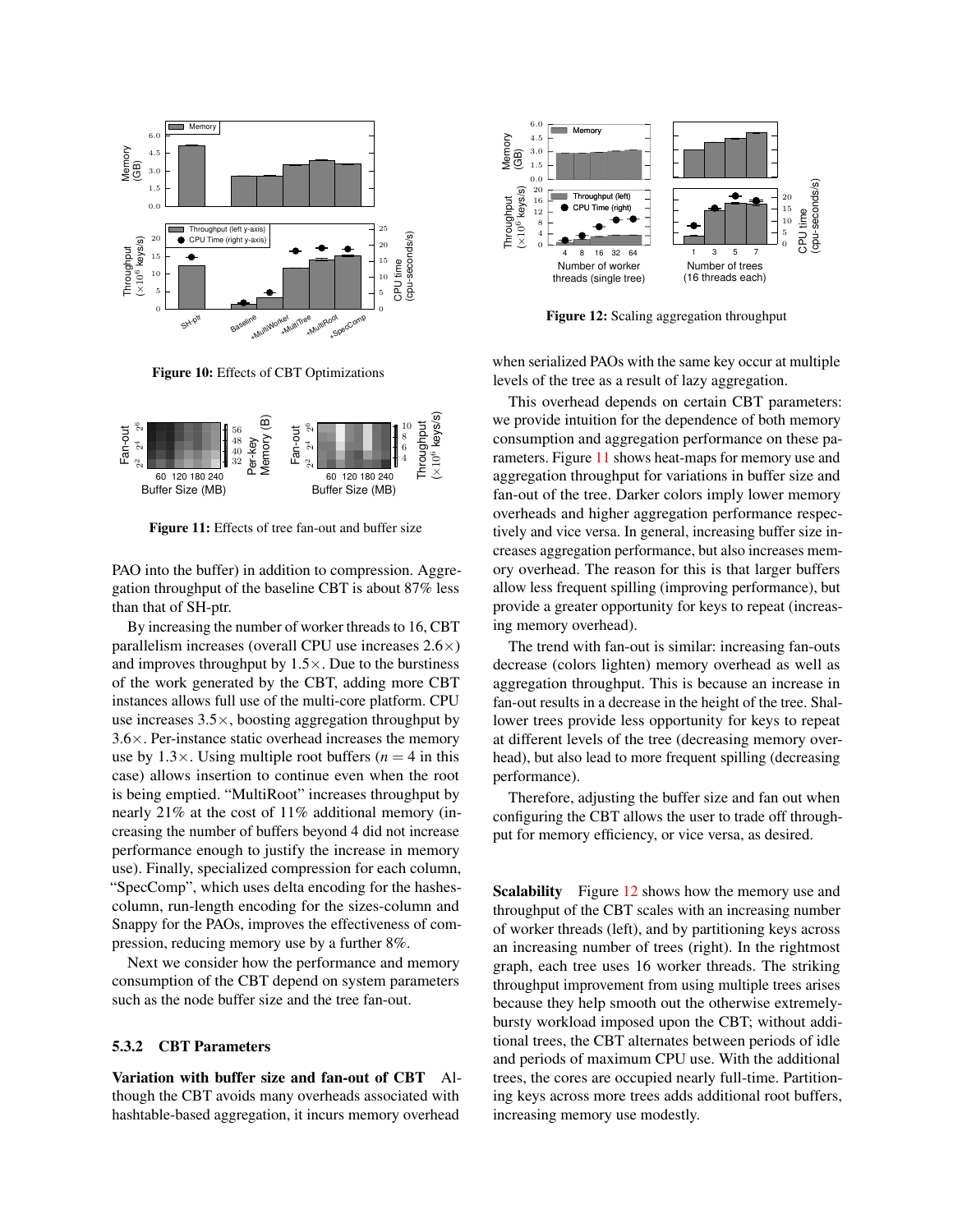<span id="page-12-0"></span>

Figure 13: Evaluating the CBT with Microbenchmarks

#### 5.3.3 Workload Properties

Here we evaluate how workload properties affect the performance of the CBT. We consider the number of unique keys, the aggregatability (for wordcount in the following experiments), the size of the PAO, and distribution of key length. Figure [13](#page-12-0) shows the per-key memory consumption and aggregation throughput.

Aggregated data size We use synthetic datasets with an increasing number of unique keys while holding other properties constant. Figure [13](#page-12-0) shows that the static memory use of the CBT causes per-key use to be high for (relatively) small number of keys, but this cost gets amortized with increasing number of unique keys.

Aggregatability We examine memory efficiency as a function of increasing aggregatability by using a progressively larger number of total keys with a fixed number of unique keys. With hashtable-based aggregation, increased aggregatability does not require more memory since a single PAO is maintained per key (and wordcount's PAOs do not grow with aggregation). Figure [13](#page-12-0) shows that even for a CBT, despite buffering, per-key memory use does not increase with aggregatability.

PAO size Datasets with increasing key size are used, with the rest of the parameters remaining constant. The per-key memory use increases with increasing key-size, as expected. While the throughput appears to drop with increasing key-size in Figure [13,](#page-12-0) the throughput in terms of MB/s shown above the bars, does not share this trend.

Key length distribution We use datasets with 100 million unique keys, each occurring 10 times, with varying distributions on key length: uniform, binomial and Zipf; the average length of each word is around 10B. The throughput for binomial and Zipf are similar, with uniform being marginally higher owing to better cache use

(each cache line fits 4 serialized PAOs) which improves performance during sorting and aggregation.

# 6 Related Work

GroupBy-Aggregate Yu et al.'s work [\[48\]](#page-15-2) discusses the generality of the GroupBy-Aggregate operation across a range of programming models including MapReduce and Dryad [\[27\]](#page-14-16). Graefe [\[22\]](#page-14-4) and Chaudhuri [\[13\]](#page-14-17) survey sort and hash-based techniques for aggregation in the batched context for optimization of database queries. There is also a significant amount of previous work in online aggregation in databases [\[24\]](#page-14-18) that returns early results and on-the-fly modification of queries. The CUBE SQL operator was proposed by Gray et al. to support online aggregation by pre-computing query results for queries that involved grouping operations [\[23\]](#page-14-19). Iceberg-CUBE extended the CUBE operation to include user-specified condition to filter out groups [\[9\]](#page-14-20). Kotidis et al. propose R-trees to support Cube operations with storage reduction and faster updates [\[30\]](#page-14-21).

Stream-processing systems such as Muppet [\[32\]](#page-14-0), which provides a MapReduce-like interface to operate on streams, and Storm [\[3\]](#page-13-0), also support interactive queries by pre-computing aggregates. These systems allow fully user-defined aggregate functions to be set up as aggregators that are updated in near real-time with input data streams. Other stream-processing systems, including SPADE [\[18\]](#page-14-22), provide similar options for aggregation. The CBT can be used as a drop-in replacement for aggregators in these systems.

Other work that has considered the optimization of the aggregator include Tenzing [\[12\]](#page-14-2), which is a SQL query execution engine based on MapReduce and uses hashtables to support SQL aggregation operations, and One-pass MapReduce [\[33\]](#page-14-23). Phoenix++ and its predecessors [\[46,](#page-15-14) [42\]](#page-15-3), Metis [\[37\]](#page-15-4), Tiled-MapReduce [\[14\]](#page-14-24) and MATE [\[29\]](#page-14-25) are shared-memory MapReduce implementations that also focus on the design of aggregation data structures. The CBT is able to match or better the perfor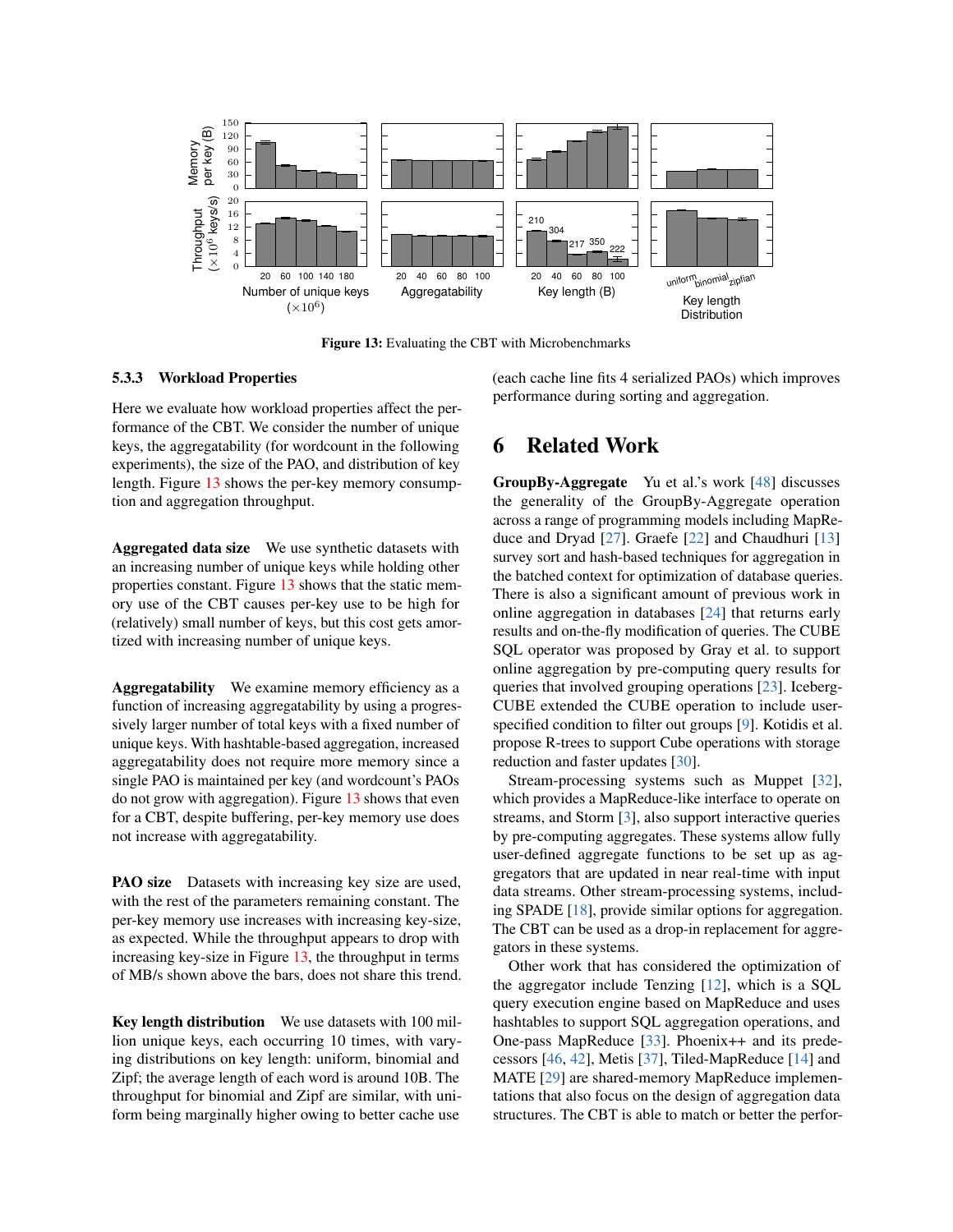mance of these aggregators, while achieving significantly lesser memory consumption.

Write-Optimized Data Structures In this paper, a crucial insight is that prior work in write-optimized data structures is applicable to aggregation using compressed memory. Log-structured approaches are used because in-place update data structures such as the B-Tree and hashtables [\[17\]](#page-14-7) do not provide the required write performance. Sears et al. differentiate between ordered and unordered log-structured approaches [\[45\]](#page-15-15). Among ordered approaches, LSM Trees [\[41\]](#page-15-7) and variants [\[45\]](#page-15-15) are used in many real-world key-value stores [\[11,](#page-14-9) [31\]](#page-14-26). Buffer trees [\[7\]](#page-14-3) offer better write performance, but only good amortized read performance (I/Os per read is low, but latency can be high due to buffering). The CBT adopts the buffer tree because lazy aggregation requires fast writes and ordering, but not low-latency reads.

Compression in Databases There is a significant body of work involving compression in databases. Chen et al. compress the contents of databases, and derive optimal plans for queries involving compressed attributes [\[15\]](#page-14-27), and Li et al. consider aggregation algorithms in a compressed Multi-dimensional OLAP databases [\[34\]](#page-14-28). We believe that the CBT is a promising candidate for implementing aggregation within RDBMS systems.

### <span id="page-13-4"></span>7 Future Work

External aggregation Although the CBT decreases memory use in aggregated data compared to existing approaches, datasets may still be too large to fit in memory. One possible extension of this work is to use ideas from the original buffer tree data structure that inspired the CBT: handling external aggregation, using fast storage such as SSDs. Possible heuristics include (a) maintaining lower levels of the tree, closer to the leaf, on disk, while higher levels are in remain compressed memory, or (b) compressing sub-trees with high aggregation activity in memory while keeping the remaining sub-trees on disk.

Supporting random access The CBT does not currently support random access to aggregated PAOs by key. To support this, the buffers containing PAOs for the queried key at different levels in the tree have to be identified and decompressed. Then, the PAOs of the queried key have to be located within the decompressed buffers and aggregated. This overhead makes it unlikely that CBTs can support random access faster than hashtables, which require just a few memory accesses.

# 8 Conclusion

This paper introduced the design and implementation of a new structure for memory-efficient, high-throughput aggregation: the Compressed Buffer Tree (CBT). The CBT is a stand-alone aggregator that can be used in different data-parallel frameworks. Our evaluation results show that when used as an aggregator for streaming data, the CBT uses up to 42% less memory than an aggregator based on Google SparseHash, an extremely memoryefficient hashtable implementation, while achieving equal or better throughput. CBTs can also be used in MapReduce runtimes. Substituting the default aggregator in the Metis MapReduce framework with the CBT, enables it to operate using  $4-5\times$  less memory and run  $1.5-4\times$  faster than default Metis and Phoenix++, another modern inmemory MapReduce implementation.

The primary goal of the CBT is to allow efficient aggregation on compressed data. Hashtables offer the *readmodify-update* paradigm for aggregation where up-todate aggregates are always maintained for all keys. This paradigm makes it nearly impossible to keep data compressed since it may be accessed at any time. The CBT is built on the realization that aggregation need not be eager and aggregates can be lazily computed. With this relaxation, the CBT maintains aggregate data in compressed form (increasing memory efficiency), and limits the number of decompression and compression operations (increasing aggregation throughput).

### Acknowledgments

This work was funded in part by Intel via the Intel Science and Technology Center on Cloud Computing (ISTC-CC). We would like to thank the SoCC reviewers, and Vishal Gupta for their feedback, and Frank McSherry for shepherding this paper.

### References

- <span id="page-13-6"></span>[1] Project Gutenberg. <www.gutenberg.org>.
- <span id="page-13-3"></span>[2] LZO. <oberhumer.com/opensource/lzo>.
- <span id="page-13-0"></span>[3] Storm. <storm-project.net>.
- <span id="page-13-5"></span>[4] ØMQ (zeroMQ). <zeromq.org>.
- <span id="page-13-1"></span>[5] B. Abali, H. Franke, X. Shen, D. E. Poff, and T. B. Smith. Performance of Hardware Compressed Main Memory. In *Proceedings of the 7th International Symposium on High-Performance Computer Architecture*, HPCA '01, pages 73–81. IEEE Computer Society, 2001.
- <span id="page-13-2"></span>[6] A. Aggarwal and S. Vitter, Jeffrey. The Input/Output Complexity of Sorting and Related Problems. *Communications of the ACM*, 31(9):1116–1127, Sept. 1988.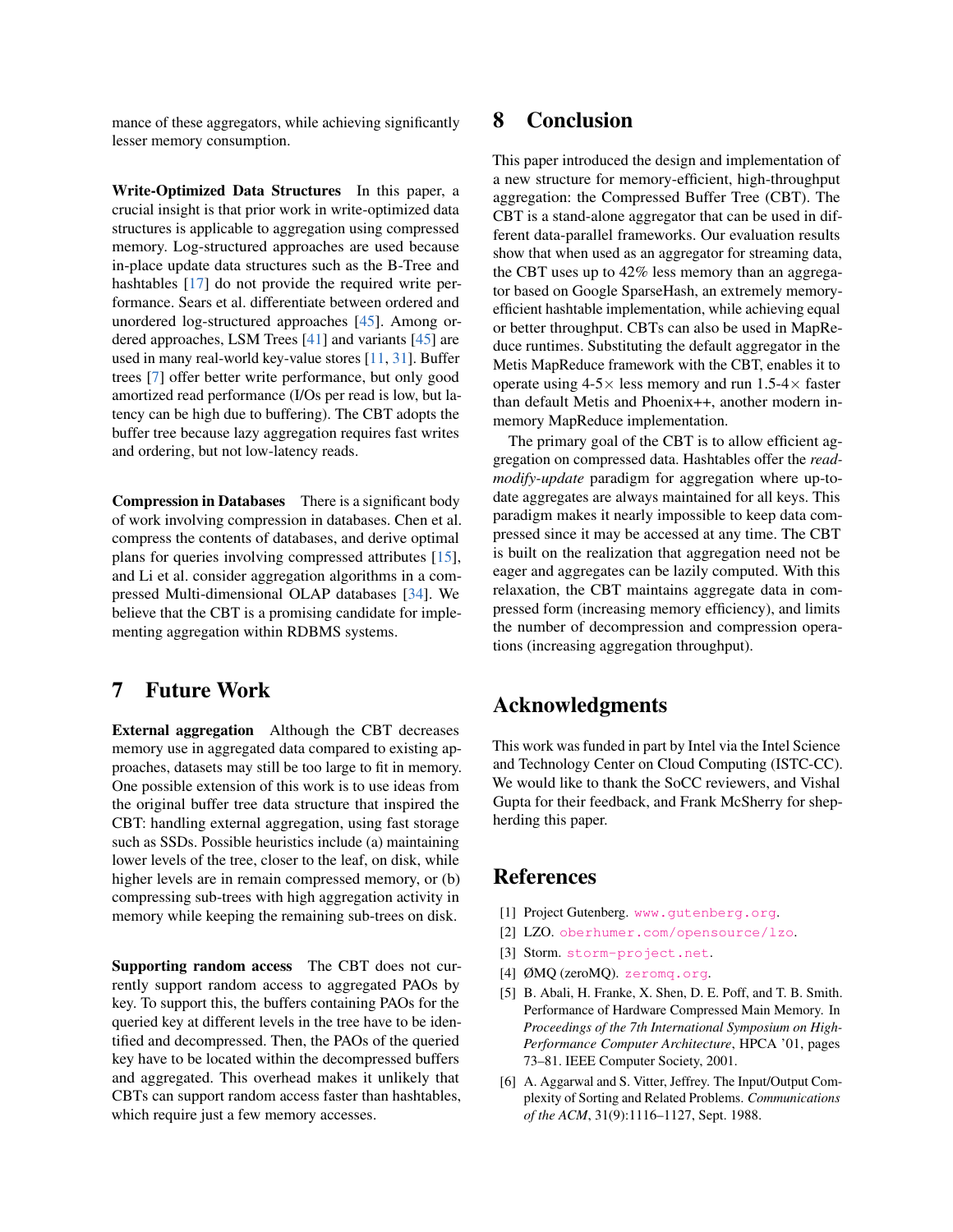- <span id="page-14-3"></span>[7] L. Arge. The Buffer Tree: A Technique for Designing Batched External Data Structures. *Algorithmica*, 37(1): 1–24, 2003.
- <span id="page-14-8"></span>[8] M. A. Bender, M. Farach-Colton, J. T. Fineman, Y. R. Fogel, B. C. Kuszmaul, and J. Nelson. Cache-Oblivious Streaming B-Trees. In *Proceedings of the Nineteenth Annual ACM Symposium on Parallel Algorithms and Architectures*, SPAA '07, pages 81–92. ACM, 2007.
- <span id="page-14-20"></span>[9] K. Beyer and R. Ramakrishnan. Bottom-up Computation of Sparse and Iceberg CUBE. In *Proceedings of the 1999 ACM SIGMOD International Conference on Management of Data*, SIGMOD '99, pages 359–370. ACM, 1999.
- <span id="page-14-14"></span>[10] W. B. Cavnar and J. M. Trenkle. N-Gram-Based Text Categorization. In *In Proceedings of SDAIR-94, 3rd Annual Symposium on Document Analysis and Information Retrieval*, pages 161–175, 1994.
- <span id="page-14-9"></span>[11] F. Chang, J. Dean, S. Ghemawat, W. C. Hsieh, D. A. Wallach, M. Burrows, T. Chandra, A. Fikes, and R. E. Gruber. Bigtable: A Distributed Storage System for Structured Data. *ACM Trans. Comput. Syst.*, 26(2):4:1–4:26, June 2008.
- <span id="page-14-2"></span>[12] B. Chattopadhyay, L. Lin, W. Liu, S. Mittal, P. Aragonda, V. Lychagina, Y. Kwon, and M. Wong. Tenzing: A SQL Implementation on the Mapreduce Framework. In *Proceedings of the VLDB Endowment*, volume 4, pages 1318– 1327, 2011.
- <span id="page-14-17"></span>[13] S. Chaudhuri. An Overview of Query Optimization in Relational Systems. In *Proceedings of the seventeenth ACM SIGACT-SIGMOD-SIGART Symposium on Principles of Database Systems*, PODS '98, pages 34–43. ACM, 1998.
- <span id="page-14-24"></span>[14] R. Chen, H. Chen, and B. Zang. Tiled-Mapreduce: Optimizing Resource Usages of Data-Parallel Applications on Multicore with Tiling. In *Proceedings of the 19th International Conference on Parallel Architectures and Compilation Techniques*, PACT '10, pages 523–534. ACM, 2010.
- <span id="page-14-27"></span>[15] Z. Chen, J. Gehrke, and F. Korn. Query Optimization in Compressed Database Systems. In *Proceedings of the 2001 ACM SIGMOD International Conference on Management of Data*, SIGMOD '01, pages 271–282. ACM, 2001.
- <span id="page-14-11"></span>[16] J. Evans. A Scalable Concurrent malloc(3) Implementation for FreeBSD.
- <span id="page-14-7"></span>[17] R. Fagin, J. Nievergelt, N. Pippenger, and H. R. Strong. Extendible Hashing - a Fast Access Method for Dynamic Files. *ACM Trans. Database Syst.*, 4(3):315–344, Sept. 1979.
- <span id="page-14-22"></span>[18] B. Gedik, H. Andrade, K.-L. Wu, P. S. Yu, and M. Doo. SPADE: the System S Declarative Stream Processing Engine. In *Proceedings of the 2008 ACM SIGMOD International Conference on Management of Data*, SIGMOD '08, pages 1123–1134. ACM, 2008.
- <span id="page-14-12"></span>[19] S. Ghemawat and P. Menage. Tcmalloc: Thread-caching malloc. [goog-perftools.sourceforge.net/](goog-perftools.sourceforge.net/doc/tcmalloc.html) [doc/tcmalloc.html](goog-perftools.sourceforge.net/doc/tcmalloc.html).
- <span id="page-14-6"></span>[20] Google. Snappy. <code.google.com/p/snappy>,.
- <span id="page-14-5"></span>[21] Google. Sparsehash. [code.google.com/p/](code.google.com/p/sparsehash) [sparsehash](code.google.com/p/sparsehash), .
- <span id="page-14-4"></span>[22] G. Graefe. Query Evaluation Techniques for Large Databases. *ACM Comput. Surv.*, 25(2):73–169, June 1993.
- <span id="page-14-19"></span>[23] J. Gray, S. Chaudhuri, A. Bosworth, A. Layman, D. Reichart, M. Venkatrao, F. Pellow, and H. Pirahesh. Data Cube: A Relational Aggregation Operator Generalizing Group-By, Cross-Tab, and Sub-Totals. *Data Min. Knowl. Discov.*, 1(1):29–53, Jan. 1997.
- <span id="page-14-18"></span>[24] J. M. Hellerstein, P. J. Haas, and H. J. Wang. Online Aggregation. In *Proceedings of the 1997 ACM SIGMOD International Conference on Management of Data*, SIG-MOD '97, pages 171–182. ACM, 1997.
- <span id="page-14-10"></span>[25] S. Huddleston and K. Mehlhorn. A New Data Structure for Representing Sorted Lists. *Acta Informatica*, 17(2): 157–184, 1982.
- <span id="page-14-15"></span>[26] Intel Corporation. Intel Threading Building Blocks. [www.](www.threadingbuildingblocks.org) [threadingbuildingblocks.org](www.threadingbuildingblocks.org).
- <span id="page-14-16"></span>[27] M. Isard, M. Budiu, Y. Yu, A. Birrell, and D. Fetterly. Dryad: Distributed Data-Parallel Programs from Sequential Building Blocks. In *EuroSys '07: Proceedings of the 2nd ACM SIGOPS/EuroSys European Conference on Computer Systems 2007*, pages 59–72. ACM, 2007.
- <span id="page-14-13"></span>[28] A. Islam and D. Inkpen. Real-Word Spelling Correction using Google Web IT 3-grams. In *Proceedings of the 2009 Conference on Empirical Methods in Natural Language Processing*, volume 3 of *EMNLP '09*, pages 1241–1249. Association for Computational Linguistics, 2009.
- <span id="page-14-25"></span>[29] W. Jiang, V. T. Ravi, and G. Agrawal. A Map-Reduce System with an Alternate API for Multi-core Environments. In *Proceedings of the 2010 10th IEEE/ACM International Conference on Cluster, Cloud and Grid Computing*, CC-GRID '10, pages 84–93. IEEE Computer Society, 2010.
- <span id="page-14-21"></span>[30] Y. Kotidis and N. Roussopoulos. An Alternative Storage Organization for ROLAP Aggregate Views Based on Cubetrees. In *Proceedings of the 1998 ACM SIGMOD International Conference on Management of Data*, SIG-MOD '98, pages 249–258. ACM, 1998.
- <span id="page-14-26"></span>[31] A. Lakshman and P. Malik. Cassandra: A Decentralized Structured Storage System. *SIGOPS Operating Systems Review*, 44(2):35–40, Apr. 2010.
- <span id="page-14-0"></span>[32] W. Lam, L. Liu, S. Prasad, A. Rajaraman, Z. Vacheri, and A. Doan. Muppet: MapReduce-Style Processing of Fast Data. *Proc. VLDB Endow.*, 5(12):1814–1825, Aug. 2012.
- <span id="page-14-23"></span>[33] B. Li, E. Mazur, Y. Diao, A. McGregor, and P. Shenoy. A Platform for Scalable One-Pass Analytics using MapReduce. In *Proceedings of the 2011 International Conference on Management of Data*, SIGMOD '11, pages 985– 996. ACM, 2011.
- <span id="page-14-28"></span>[34] J. Li, D. Rotem, and J. Srivastava. Aggregation Algorithms for Very Large Compressed Data Warehouses. In *Proceedings of the 25th International Conference on Very Large Data Bases*, VLDB '99, pages 651–662. Morgan Kaufmann Publishers Inc., 1999.
- <span id="page-14-1"></span>[35] K. Lim, J. Chang, T. Mudge, P. Ranganathan, S. K. Reinhardt, and T. F. Wenisch. Disaggregated Memory for